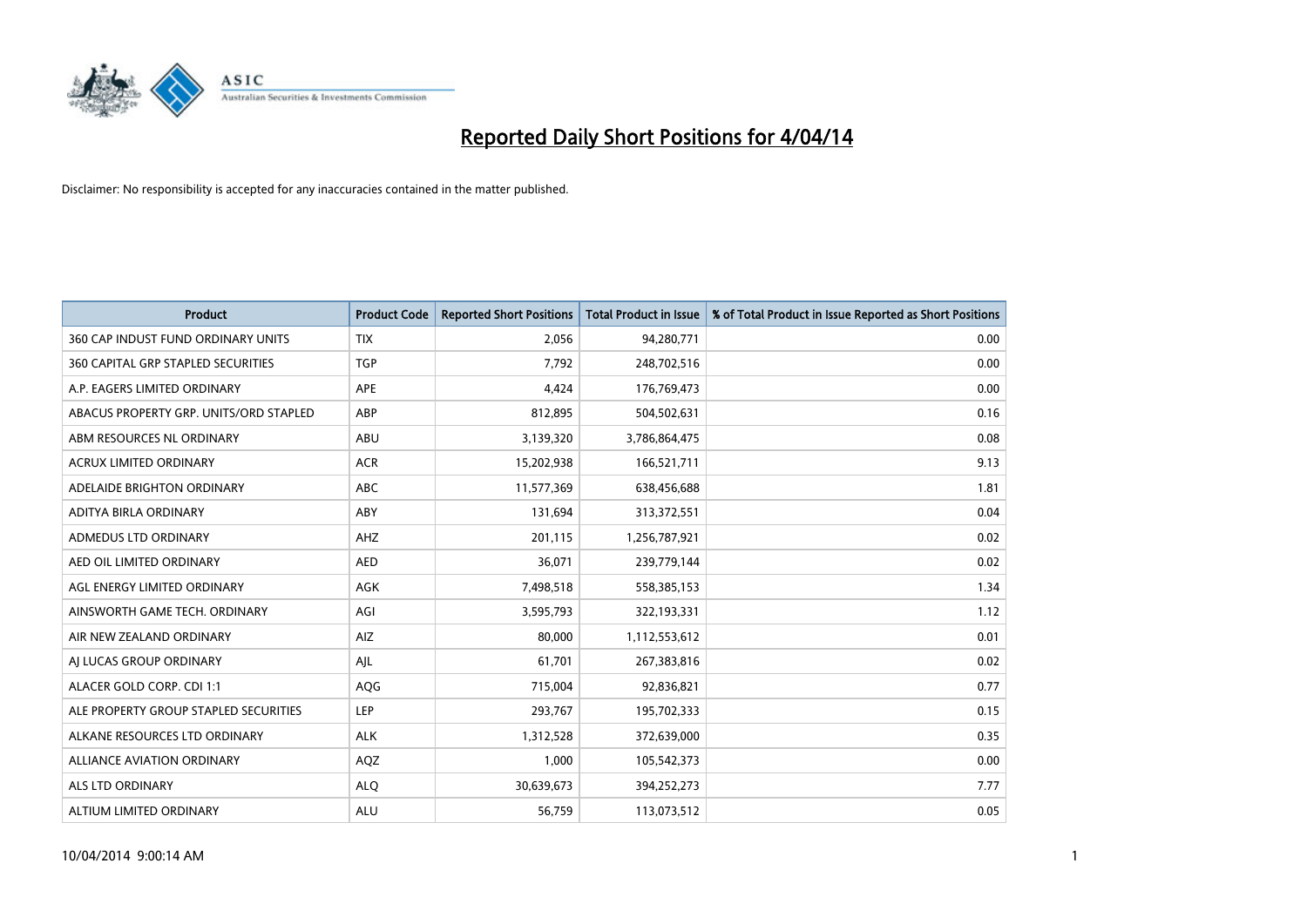

| <b>Product</b>                          | <b>Product Code</b> | <b>Reported Short Positions</b> | <b>Total Product in Issue</b> | % of Total Product in Issue Reported as Short Positions |
|-----------------------------------------|---------------------|---------------------------------|-------------------------------|---------------------------------------------------------|
| ALTONA MINING LTD ORDINARY              | <b>AOH</b>          | 231,074                         | 532,234,704                   | 0.04                                                    |
| ALUMINA LIMITED ORDINARY                | AWC                 | 80,463,527                      | 2,806,225,615                 | 2.87                                                    |
| AMALGAMATED HOLDINGS ORDINARY           | AHD                 | 4,330                           | 157,854,701                   | 0.00                                                    |
| AMCOM TELECOMM. ORDINARY                | AMM                 | 1,074,712                       | 244,557,101                   | 0.44                                                    |
| AMCOR LIMITED ORDINARY                  | AMC                 | 3,207,460                       | 1,206,684,923                 | 0.27                                                    |
| AMP LIMITED ORDINARY                    | AMP                 | 41,569,350                      | 2,957,737,964                 | 1.41                                                    |
| ANSELL LIMITED ORDINARY                 | <b>ANN</b>          | 4,602,093                       | 152,937,881                   | 3.01                                                    |
| ANTARES ENERGY LTD ORDINARY             | AZZ                 | 951,266                         | 255,000,000                   | 0.37                                                    |
| ANZ BANKING GRP LTD ORDINARY            | ANZ                 | 7,778,291                       | 2,744,118,670                 | 0.28                                                    |
| APA GROUP STAPLED SECURITIES            | <b>APA</b>          | 23,855,640                      | 835,750,807                   | 2.85                                                    |
| APN NEWS & MEDIA ORDINARY               | <b>APN</b>          | 526,351                         | 1,029,041,356                 | 0.05                                                    |
| AQUARIUS PLATINUM. ORDINARY             | AQP                 | 3,020,843                       | 487,782,536                   | 0.62                                                    |
| AQUILA RESOURCES ORDINARY               | <b>AQA</b>          | 11,602,106                      | 411,804,442                   | 2.82                                                    |
| ARAFURA RESOURCE LTD ORDINARY           | ARU                 | 38,002                          | 441,270,644                   | 0.01                                                    |
| ARB CORPORATION ORDINARY                | ARP                 | 1,470,449                       | 72,493,302                    | 2.03                                                    |
| ARDENT LEISURE GROUP STAPLED SECURITIES | AAD                 | 3,248,682                       | 405,055,708                   | 0.80                                                    |
| ARENA REIT. ORDINARY UNITS              | <b>ARF</b>          | 33,164                          | 211,495,653                   | 0.02                                                    |
| ARISTOCRAT LEISURE ORDINARY             | <b>ALL</b>          | 8,620,661                       | 551,418,047                   | 1.56                                                    |
| ARRIUM LTD ORDINARY                     | ARI                 | 25,853,055                      | 1,361,469,008                 | 1.90                                                    |
| ASCIANO LIMITED ORDINARY                | <b>AIO</b>          | 8,098,249                       | 975,385,664                   | 0.83                                                    |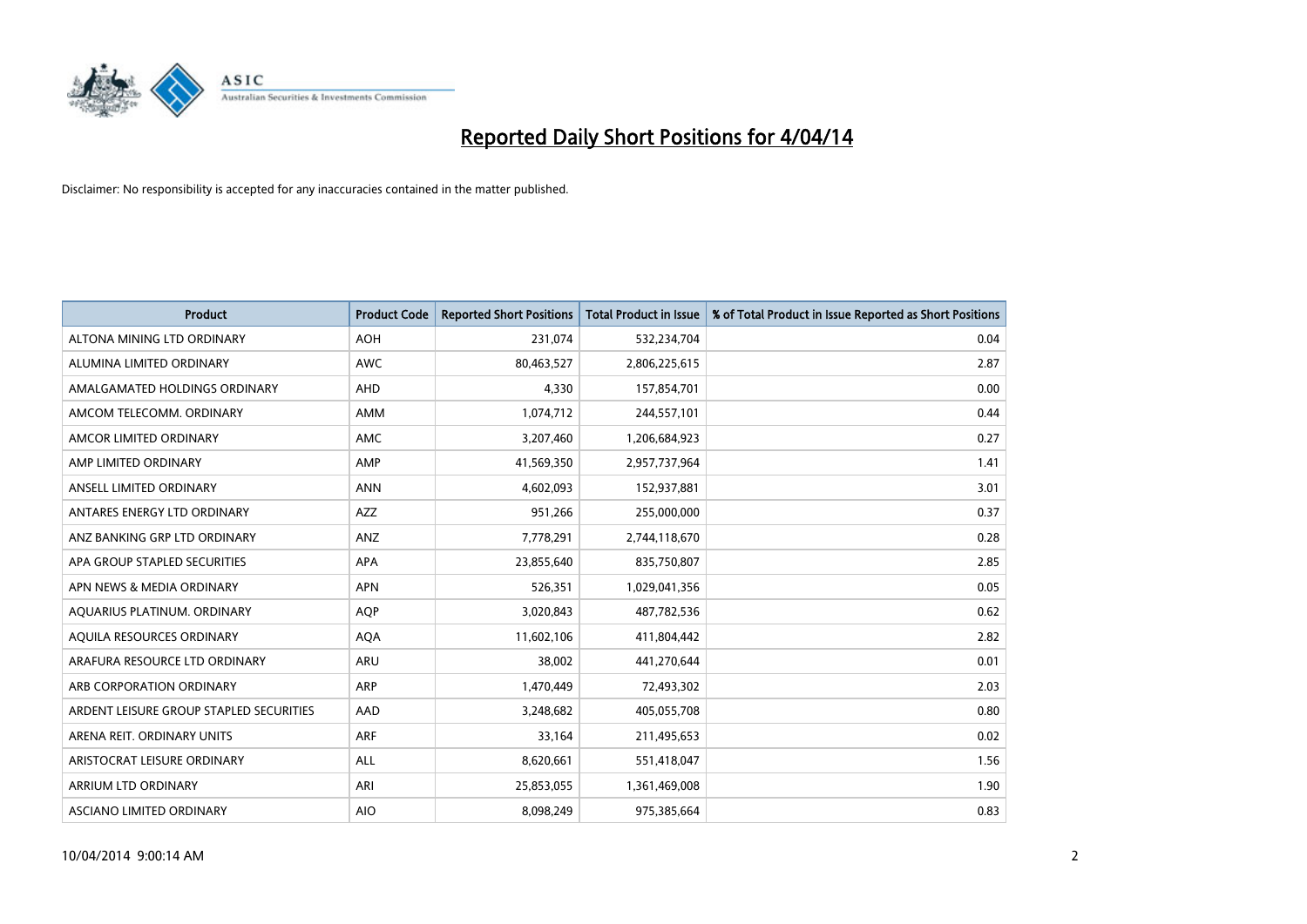

| <b>Product</b>                            | <b>Product Code</b> | <b>Reported Short Positions</b> | <b>Total Product in Issue</b> | % of Total Product in Issue Reported as Short Positions |
|-------------------------------------------|---------------------|---------------------------------|-------------------------------|---------------------------------------------------------|
| ASG GROUP LIMITED ORDINARY                | ASZ                 | 553,838                         | 206,720,839                   | 0.27                                                    |
| ASPEN GROUP ORD/UNITS STAPLED             | <b>APZ</b>          | 72,853                          | 119,946,366                   | 0.06                                                    |
| ASTRO JAP PROP GROUP STAPLED US PROHIBIT. | AJA                 | 25,346                          | 67,211,752                    | 0.04                                                    |
| ASX LIMITED ORDINARY                      | ASX                 | 4,236,199                       | 193,595,162                   | 2.19                                                    |
| ATLAS IRON LIMITED ORDINARY               | <b>AGO</b>          | 102,173,602                     | 915,496,158                   | 11.16                                                   |
| AUCKLAND INTERNATION DEFERRED SETTLEMENT  | <b>AIADA</b>        | 4,252                           | 1,190,308,041                 | 0.00                                                    |
| AURIZON HOLDINGS LTD ORDINARY             | AZJ                 | 32,026,898                      | 2,137,284,503                 | 1.50                                                    |
| AURORA OIL & GAS ORDINARY                 | <b>AUT</b>          | 4,271,433                       | 448,785,778                   | 0.95                                                    |
| AUSDRILL LIMITED ORDINARY                 | <b>ASL</b>          | 29,167,465                      | 312,277,224                   | 9.34                                                    |
| AUSENCO LIMITED ORDINARY                  | <b>AAX</b>          | 1,934,970                       | 168,449,799                   | 1.15                                                    |
| AUST INDUSTRIAL REIT UNIT                 | ANI                 | 2,281                           | 95,826,704                    | 0.00                                                    |
| <b>AUSTAL LIMITED ORDINARY</b>            | ASB                 | 323,765                         | 346, 379, 377                 | 0.09                                                    |
| <b>AUSTBROKERS HOLDINGS ORDINARY</b>      | <b>AUB</b>          | 728                             | 59,642,171                    | 0.00                                                    |
| AUSTIN ENGINEERING ORDINARY               | <b>ANG</b>          | 1,167,734                       | 84,274,004                    | 1.39                                                    |
| AUSTRALAND PROPERTY STAPLED SECURITY      | <b>ALZ</b>          | 2,946,465                       | 578,984,528                   | 0.51                                                    |
| AUSTRALIAN AGRICULT. ORDINARY             | AAC                 | 3,946,766                       | 532,294,404                   | 0.74                                                    |
| <b>AUSTRALIAN EDUCATION UNITS</b>         | <b>AEU</b>          | 160,062                         | 205,069,661                   | 0.08                                                    |
| AUSTRALIAN FOUNDAT, ORDINARY              | AFI                 | 638                             | 1,049,055,166                 | 0.00                                                    |
| AUSTRALIAN INFR LTD ORDINARY              | <b>AIX</b>          | 20,098                          | 620,733,944                   | 0.00                                                    |
| AUSTRALIAN PHARM, ORDINARY                | API                 | 11,315,251                      | 488,115,883                   | 2.32                                                    |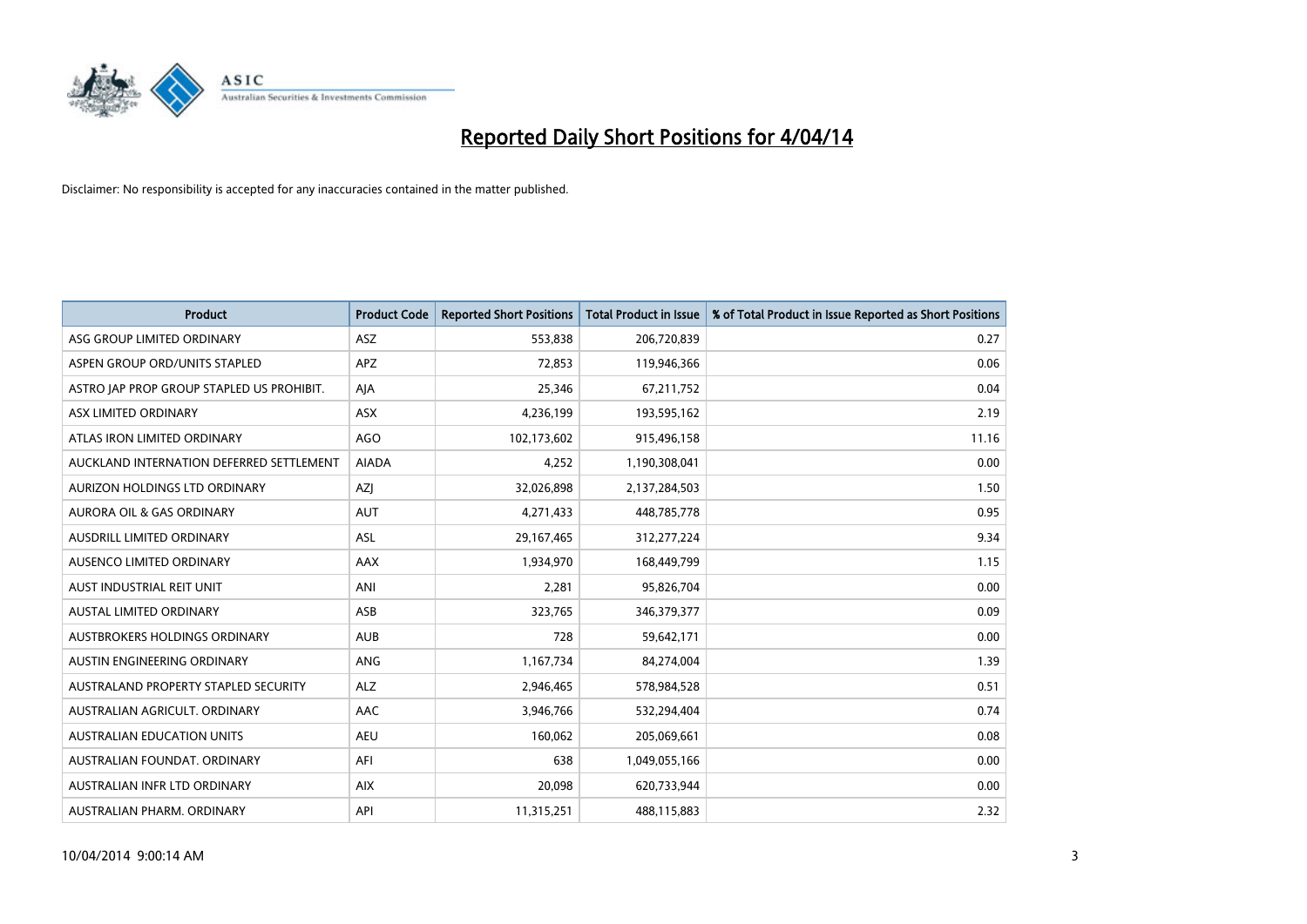

| <b>Product</b>                       | <b>Product Code</b> | <b>Reported Short Positions</b> | <b>Total Product in Issue</b> | % of Total Product in Issue Reported as Short Positions |
|--------------------------------------|---------------------|---------------------------------|-------------------------------|---------------------------------------------------------|
| AUTOMOTIVE HOLDINGS ORDINARY         | <b>AHE</b>          | 2,067,353                       | 293,530,972                   | 0.70                                                    |
| AVEO GROUP STAPLED SECURITIES        | <b>AOG</b>          | 11,381,498                      | 500,111,460                   | 2.28                                                    |
| AWE LIMITED ORDINARY                 | <b>AWE</b>          | 1,026,688                       | 522,696,385                   | 0.20                                                    |
| <b>AZONTO PET LTD ORDINARY</b>       | APY                 | 1                               | 1,158,625,100                 | 0.00                                                    |
| <b>BANDANNA ENERGY ORDINARY</b>      | <b>BND</b>          | 27,081,588                      | 528,481,199                   | 5.12                                                    |
| BANK OF QUEENSLAND. ORDINARY         | <b>BOO</b>          | 4,043,655                       | 322,566,581                   | 1.25                                                    |
| <b>BANNERMAN RESOURCES ORDINARY</b>  | <b>BMN</b>          | 47                              | 322,885,298                   | 0.00                                                    |
| <b>BASE RES LIMITED ORDINARY</b>     | <b>BSE</b>          | 6,431,779                       | 561,840,029                   | 1.14                                                    |
| <b>BATHURST RES LTD. ORDINARY</b>    | <b>BRL</b>          | 11,256,663                      | 821,457,725                   | 1.37                                                    |
| <b>BC IRON LIMITED ORDINARY</b>      | <b>BCI</b>          | 1,909,035                       | 124,028,630                   | 1.54                                                    |
| BEACH ENERGY LIMITED ORDINARY        | <b>BPT</b>          | 19,198,818                      | 1,289,179,060                 | 1.49                                                    |
| BEADELL RESOURCE LTD ORDINARY        | <b>BDR</b>          | 51,357,275                      | 790,777,280                   | 6.49                                                    |
| <b>BEGA CHEESE LTD ORDINARY</b>      | <b>BGA</b>          | 560,841                         | 152,245,802                   | 0.37                                                    |
| BENDIGO AND ADELAIDE ORDINARY        | <b>BEN</b>          | 11,994,709                      | 412,684,737                   | 2.91                                                    |
| BENITEC BIOPHARMA ORDINARY           | <b>BLT</b>          | 22,357                          | 100,177,526                   | 0.02                                                    |
| BENTHAM IMF LTD ORDINARY             | <b>IMF</b>          | 4,213,652                       | 164,380,143                   | 2.56                                                    |
| BERKELEY RESOURCES ORDINARY          | <b>BKY</b>          | 131,002                         | 180,361,323                   | 0.07                                                    |
| BETASHARES ASX RES ETF UNITS         | <b>ORE</b>          | 517,432                         | 3,022,150                     | 17.12                                                   |
| BETASHARESCASHETF ETF UNITS          | AAA                 | 28,000                          | 6,440,688                     | 0.43                                                    |
| <b>BHP BILLITON LIMITED ORDINARY</b> | <b>BHP</b>          | 11,699,226                      | 3,211,691,105                 | 0.36                                                    |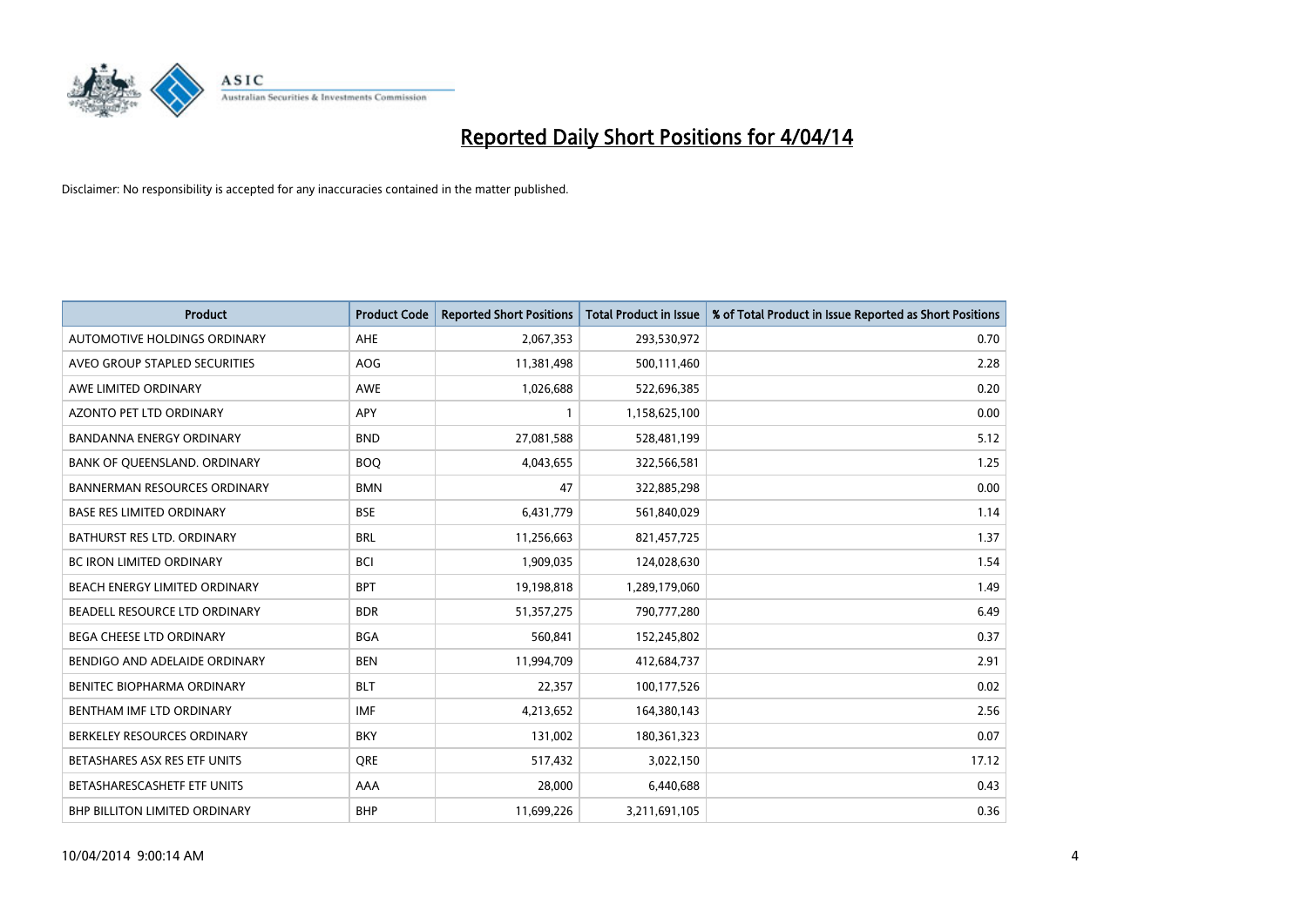

| <b>Product</b>                                | <b>Product Code</b> | <b>Reported Short Positions</b> | <b>Total Product in Issue</b> | % of Total Product in Issue Reported as Short Positions |
|-----------------------------------------------|---------------------|---------------------------------|-------------------------------|---------------------------------------------------------|
| <b>BILLABONG ORDINARY</b>                     | <b>BBG</b>          | 12,791,337                      | 990,370,034                   | 1.29                                                    |
| <b>BIONOMICS LIMITED ORDINARY</b>             | <b>BNO</b>          | 325,501                         | 417,331,567                   | 0.08                                                    |
| BLACKMORES LIMITED ORDINARY                   | <b>BKL</b>          | 5,629                           | 17,046,032                    | 0.03                                                    |
| <b>BLACKTHORN RESOURCES ORD US PROHIBITED</b> | <b>BTR</b>          | 273,545                         | 164,285,950                   | 0.17                                                    |
| <b>BLUESCOPE STEEL LTD ORDINARY</b>           | <b>BSL</b>          | 7,026,576                       | 558,733,728                   | 1.26                                                    |
| <b>BOART LONGYEAR ORDINARY</b>                | <b>BLY</b>          | 47,461,469                      | 461,163,412                   | 10.29                                                   |
| <b>BOOM LOGISTICS ORDINARY</b>                | <b>BOL</b>          | 150,000                         | 474,868,764                   | 0.03                                                    |
| BORAL LIMITED, ORDINARY                       | <b>BLD</b>          | 24,279,052                      | 782,736,249                   | 3.10                                                    |
| <b>BRADKEN LIMITED ORDINARY</b>               | <b>BKN</b>          | 18,263,298                      | 171,027,249                   | 10.68                                                   |
| <b>BRAMBLES LIMITED ORDINARY</b>              | <b>BXB</b>          | 1,361,735                       | 1,562,854,762                 | 0.09                                                    |
| BREVILLE GROUP LTD ORDINARY                   | <b>BRG</b>          | 2,037,081                       | 130,095,322                   | 1.57                                                    |
| BRICKWORKS LIMITED ORDINARY                   | <b>BKW</b>          | 25,819                          | 148,038,996                   | 0.02                                                    |
| <b>BROCKMAN MINING LTD ORDINARY</b>           | <b>BCK</b>          | 36                              | 8,381,982,131                 | 0.00                                                    |
| BT INVESTMENT MNGMNT ORDINARY                 | <b>BTT</b>          | 207,008                         | 282,727,073                   | 0.07                                                    |
| <b>BURU ENERGY ORDINARY</b>                   | <b>BRU</b>          | 13,764,424                      | 298,505,530                   | 4.61                                                    |
| <b>BWP TRUST ORDINARY UNITS</b>               | <b>BWP</b>          | 6,942,933                       | 634,395,195                   | 1.09                                                    |
| CABCHARGE AUSTRALIA ORDINARY                  | CAB                 | 8,740,502                       | 120,430,683                   | 7.26                                                    |
| CALTEX AUSTRALIA ORDINARY                     | <b>CTX</b>          | 1,990,784                       | 270,000,000                   | 0.74                                                    |
| <b>CARDNO LIMITED ORDINARY</b>                | CDD                 | 6,733,274                       | 160,954,250                   | 4.18                                                    |
| <b>CARINDALE PROPERTY UNIT</b>                | <b>CDP</b>          | 501                             | 70,000,000                    | 0.00                                                    |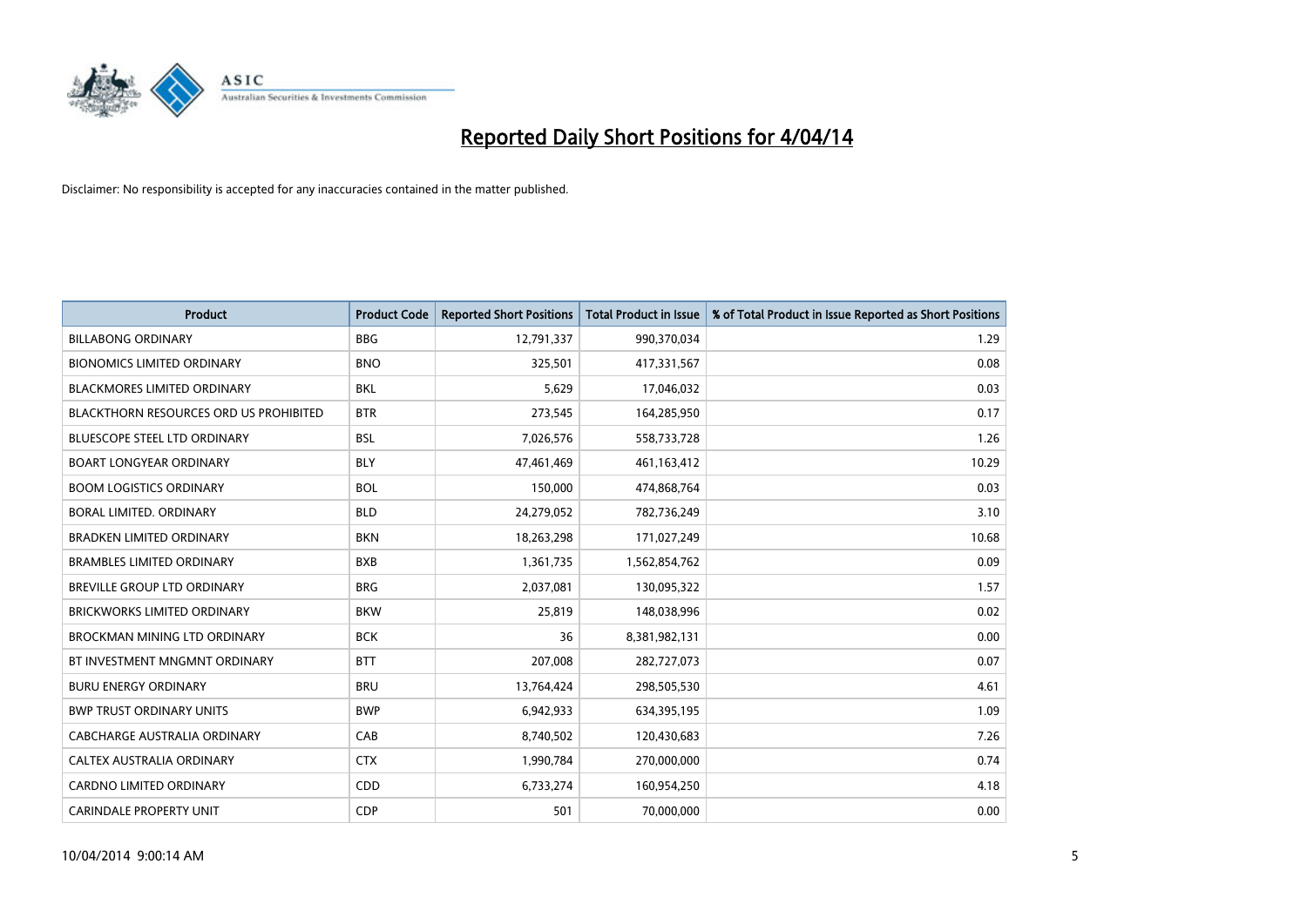

| <b>Product</b>                          | <b>Product Code</b> | <b>Reported Short Positions</b> | <b>Total Product in Issue</b> | % of Total Product in Issue Reported as Short Positions |
|-----------------------------------------|---------------------|---------------------------------|-------------------------------|---------------------------------------------------------|
| CARNARVON PETROLEUM ORDINARY            | <b>CVN</b>          | 734                             | 986,565,952                   | 0.00                                                    |
| CARSALES.COM LTD ORDINARY               | <b>CRZ</b>          | 7,096,167                       | 237,803,965                   | 2.98                                                    |
| <b>CASH CONVERTERS ORDINARY</b>         | CCV                 | 12,305,083                      | 428,886,124                   | 2.87                                                    |
| CEDAR WOODS PROP. ORDINARY              | <b>CWP</b>          | 79,908                          | 73,732,683                    | 0.11                                                    |
| CENTRAL PETROLEUM ORDINARY              | <b>CTP</b>          | 551,057                         | 348,693,957                   | 0.16                                                    |
| <b>CERAMIC FUEL CELLS ORDINARY</b>      | <b>CFU</b>          | 498,830                         | 1,771,524,324                 | 0.03                                                    |
| CFS RETAIL TRUST GRP STAPLED SECURITIES | <b>CFX</b>          | 71,642,689                      | 3,018,050,810                 | 2.37                                                    |
| CHALLENGER DIV.PRO. STAPLED UNITS       | <b>CDI</b>          | 146,834                         | 214,101,013                   | 0.07                                                    |
| <b>CHALLENGER LIMITED ORDINARY</b>      | <b>CGF</b>          | 777,633                         | 530,862,585                   | 0.15                                                    |
| <b>CHAMPION IRON LTD ORDINARY</b>       | <b>CIA</b>          | 40,500                          | 194,873,528                   | 0.02                                                    |
| CHARTER HALL GROUP STAPLED US PROHIBIT. | <b>CHC</b>          | 361,123                         | 347,925,558                   | 0.10                                                    |
| <b>CHARTER HALL RETAIL UNITS</b>        | <b>CQR</b>          | 10,842,049                      | 369,040,750                   | 2.94                                                    |
| <b>CHORUS LIMITED ORDINARY</b>          | <b>CNU</b>          | 137,449                         | 396,369,767                   | 0.03                                                    |
| CITIGOLD CORP LTD ORDINARY              | <b>CTO</b>          | 153,427                         | 1,495,764,906                 | 0.01                                                    |
| CLINUVEL PHARMACEUT, ORDINARY           | <b>CUV</b>          | 600                             | 38,217,038                    | 0.00                                                    |
| COAL OF AFRICA LTD ORDINARY             | <b>CZA</b>          | 426                             | 1,048,368,613                 | 0.00                                                    |
| COALSPUR MINES LTD ORDINARY             | <b>CPL</b>          | 6,371,278                       | 641,394,435                   | 0.99                                                    |
| COBAR CONSOLIDATED ORDINARY             | CCU                 | 100,000                         | 329,715,353                   | 0.03                                                    |
| COCA-COLA AMATIL ORDINARY               | <b>CCL</b>          | 16,237,326                      | 763,590,249                   | 2.13                                                    |
| COCHLEAR LIMITED ORDINARY               | <b>COH</b>          | 9,674,782                       | 57,062,020                    | 16.95                                                   |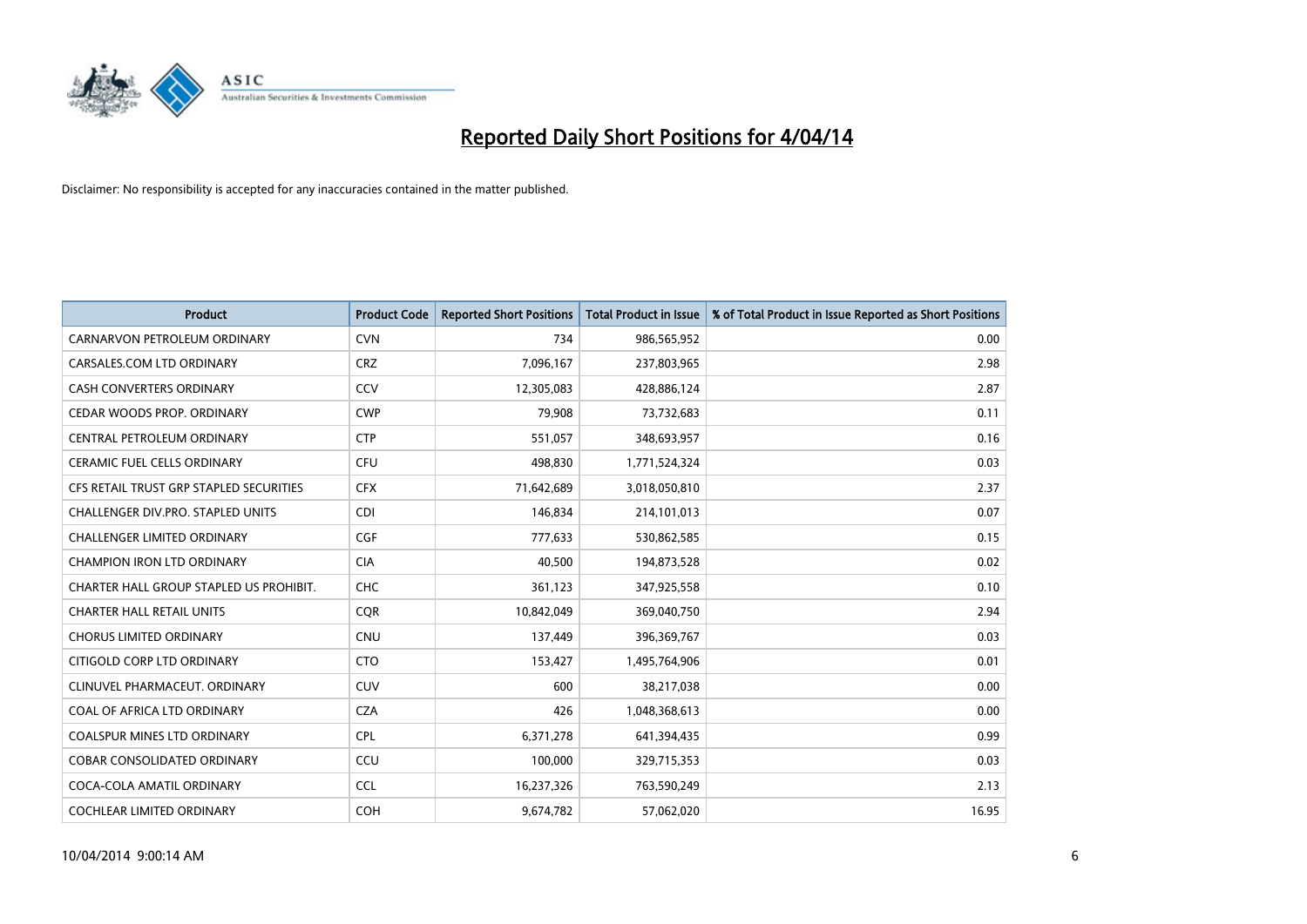

| <b>Product</b>                          | <b>Product Code</b> | <b>Reported Short Positions</b> | <b>Total Product in Issue</b> | % of Total Product in Issue Reported as Short Positions |
|-----------------------------------------|---------------------|---------------------------------|-------------------------------|---------------------------------------------------------|
| <b>COCKATOO COAL ORDINARY</b>           | <b>COK</b>          | 167,987                         | 4,529,134,266                 | 0.00                                                    |
| CODAN LIMITED ORDINARY                  | <b>CDA</b>          | 536,992                         | 176,969,924                   | 0.30                                                    |
| <b>COFFEY INTERNATIONAL ORDINARY</b>    | <b>COF</b>          | 18,923                          | 255,833,165                   | 0.01                                                    |
| <b>COKAL LTD ORDINARY</b>               | <b>CKA</b>          | 13,650                          | 471,103,926                   | 0.00                                                    |
| <b>COLLECTION HOUSE ORDINARY</b>        | <b>CLH</b>          | 2,241,709                       | 128,969,148                   | 1.74                                                    |
| <b>COLLINS FOODS LTD ORDINARY</b>       | <b>CKF</b>          | 19,925                          | 93,000,003                    | 0.02                                                    |
| COMMONWEALTH BANK, ORDINARY             | <b>CBA</b>          | 7,855,121                       | 1,611,928,836                 | 0.49                                                    |
| <b>COMMONWEALTH PROP ORDINARY UNITS</b> | <b>CPA</b>          | 149,967                         | 2,347,003,413                 | 0.01                                                    |
| <b>COMPASS RESOURCES ORDINARY</b>       | <b>CMR</b>          | 7,472                           | 1,403,744,100                 | 0.00                                                    |
| <b>COMPUTERSHARE LTD ORDINARY</b>       | <b>CPU</b>          | 12,207,801                      | 556,203,079                   | 2.19                                                    |
| COOPER ENERGY LTD ORDINARY              | <b>COE</b>          | 103,004                         | 329,235,509                   | 0.03                                                    |
| <b>CORP TRAVEL LIMITED ORDINARY</b>     | <b>CTD</b>          | 71,698                          | 89,890,762                    | 0.08                                                    |
| COVER-MORE GRP LTD ORDINARY             | <b>CVO</b>          | 3,181,716                       | 317,750,000                   | 1.00                                                    |
| <b>CREDIT CORP GROUP ORDINARY</b>       | <b>CCP</b>          | 266,544                         | 46,131,882                    | 0.58                                                    |
| <b>CROMWELL PROP STAPLED SECURITIES</b> | <b>CMW</b>          | 14,935,421                      | 1,724,697,156                 | 0.87                                                    |
| <b>CROWE HORWATH AUS ORDINARY</b>       | <b>CRH</b>          | 996,942                         | 273,005,429                   | 0.37                                                    |
| CROWN RESORTS LTD ORDINARY              | <b>CWN</b>          | 4,162,604                       | 728,394,185                   | 0.57                                                    |
| <b>CSG LIMITED ORDINARY</b>             | CSV                 | 8,001                           | 278,973,075                   | 0.00                                                    |
| <b>CSL LIMITED ORDINARY</b>             | <b>CSL</b>          | 854,374                         | 483,639,723                   | 0.18                                                    |
| <b>CSR LIMITED ORDINARY</b>             | <b>CSR</b>          | 14,546,132                      | 506,000,315                   | 2.87                                                    |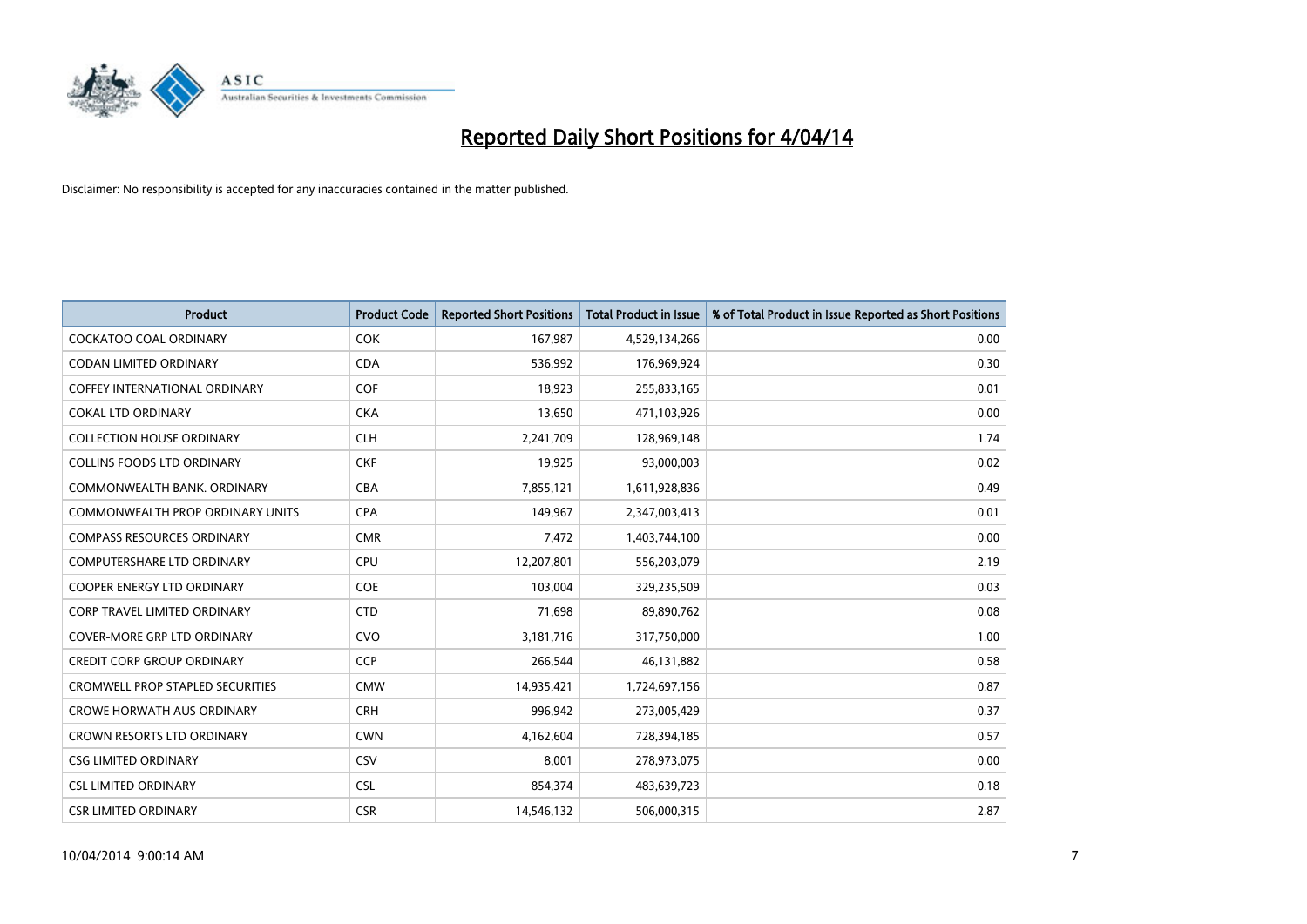

| <b>Product</b>                     | <b>Product Code</b> | <b>Reported Short Positions</b> | <b>Total Product in Issue</b> | % of Total Product in Issue Reported as Short Positions |
|------------------------------------|---------------------|---------------------------------|-------------------------------|---------------------------------------------------------|
| <b>CUDECO LIMITED ORDINARY</b>     | CDU                 | 8,845,021                       | 234,033,408                   | 3.78                                                    |
| DART ENERGY LTD ORDINARY           | <b>DTE</b>          | 4,331,874                       | 1,108,752,733                 | 0.39                                                    |
| DATA#3 LIMITED ORDINARY            | <b>DTL</b>          | 217,268                         | 153,974,950                   | 0.14                                                    |
| DAVID JONES LIMITED ORDINARY       | <b>DJS</b>          | 27,843,652                      | 537,137,845                   | 5.18                                                    |
| DECMIL GROUP LIMITED ORDINARY      | <b>DCG</b>          | 1,758,048                       | 168,657,794                   | 1.04                                                    |
| DEEP YELLOW LIMITED ORDINARY       | <b>DYL</b>          | 1,600,000                       | 1,617,041,367                 | 0.10                                                    |
| DEVINE LIMITED ORDINARY            | <b>DVN</b>          | 10,000                          | 158,730,556                   | 0.01                                                    |
| DEXUS PROPERTY GROUP STAPLED UNITS | <b>DXS</b>          | 6,613,859                       | 5,379,489,824                 | 0.12                                                    |
| DICK SMITH HLDGS ORDINARY          | <b>DSH</b>          | 12,883,594                      | 236,511,364                   | 5.45                                                    |
| DISCOVERY METALS LTD ORDINARY      | <b>DML</b>          | 4,387,895                       | 560,034,418                   | 0.78                                                    |
| DOMINO PIZZA ENTERPR ORDINARY      | <b>DMP</b>          | 1,687,376                       | 85,915,713                    | 1.96                                                    |
| DONACO INTERNATIONAL ORDINARY      | <b>DNA</b>          | 1,954,676                       | 430,199,612                   | 0.45                                                    |
| DOWNER EDI LIMITED ORDINARY        | <b>DOW</b>          | 15,989,701                      | 435,399,975                   | 3.67                                                    |
| DRAGON MINING LTD ORDINARY         | <b>DRA</b>          | 50,000                          | 88,840,613                    | 0.06                                                    |
| DRILLSEARCH ENERGY ORDINARY        | <b>DLS</b>          | 14,209,574                      | 432,965,895                   | 3.28                                                    |
| DUET GROUP STAPLED US PROHIBIT.    | <b>DUE</b>          | 17,665,412                      | 1,317,809,323                 | 1.34                                                    |
| DULUXGROUP LIMITED ORDINARY        | <b>DLX</b>          | 2,131,532                       | 381,093,950                   | 0.56                                                    |
| <b>DWS LTD ORDINARY</b>            | <b>DWS</b>          | 7,001                           | 132,362,763                   | 0.01                                                    |
| ECHO ENTERTAINMENT ORDINARY        | EGP                 | 35,954,272                      | 825,672,730                   | 4.35                                                    |
| ELDERS LIMITED ORDINARY            | <b>ELD</b>          | 19,851,311                      | 455,013,329                   | 4.36                                                    |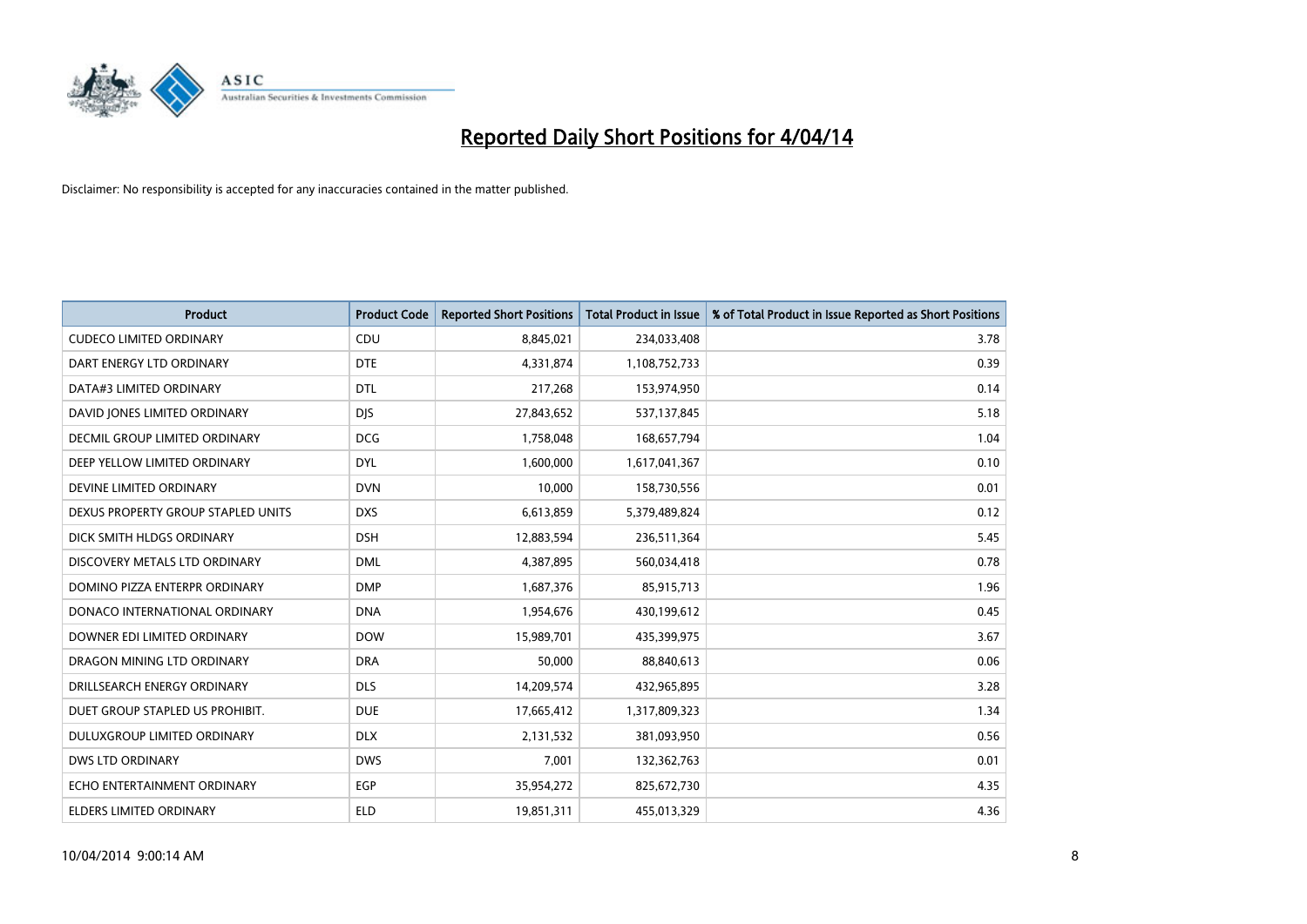

| <b>Product</b>                         | <b>Product Code</b> | <b>Reported Short Positions</b> | <b>Total Product in Issue</b> | % of Total Product in Issue Reported as Short Positions |
|----------------------------------------|---------------------|---------------------------------|-------------------------------|---------------------------------------------------------|
| ELEMENTAL MINERALS ORDINARY            | <b>ELM</b>          | 171,287                         | 303,263,391                   | 0.06                                                    |
| <b>EMECO HOLDINGS ORDINARY</b>         | <b>EHL</b>          | 16,387,802                      | 599,675,707                   | 2.73                                                    |
| <b>ENDEAVOUR MIN CORP CDI 1:1</b>      | <b>EVR</b>          | 31,265                          | 68,203,015                    | 0.05                                                    |
| ENERGY RESOURCES ORDINARY 'A'          | <b>ERA</b>          | 8,193,482                       | 517,725,062                   | 1.58                                                    |
| <b>ENERGY WORLD CORPOR, ORDINARY</b>   | <b>EWC</b>          | 42,874,797                      | 1,734,166,672                 | 2.47                                                    |
| <b>ENVESTRA LIMITED ORDINARY</b>       | <b>ENV</b>          | 651,422                         | 1,796,808,474                 | 0.04                                                    |
| EQUATORIAL RES LTD ORDINARY            | EQX                 | 2,042                           | 122,185,353                   | 0.00                                                    |
| ERM POWER LIMITED ORDINARY             | EPW                 | 1,295,175                       | 239,269,727                   | 0.54                                                    |
| <b>ESERVGLOBAL LIMITED ORDINARY</b>    | ESV                 | 2,000,000                       | 253,545,997                   | 0.79                                                    |
| ETHANE PIPELINE STAPLED SECURITIES     | <b>EPX</b>          | 9,488                           | 69,302,275                    | 0.01                                                    |
| EVOLUTION MINING LTD ORDINARY          | <b>EVN</b>          | 29,074,253                      | 709,989,453                   | 4.10                                                    |
| FAIRFAX MEDIA LTD ORDINARY             | FXJ                 | 107,522,070                     | 2,351,955,725                 | 4.57                                                    |
| FANTASTIC HOLDINGS ORDINARY            | <b>FAN</b>          | 19,007                          | 103,068,398                   | 0.02                                                    |
| <b>FAR LTD ORDINARY</b>                | FAR                 | 40,108,362                      | 2,499,846,742                 | 1.60                                                    |
| FEDERATION CNTRES ORD/UNIT STAPLED SEC | <b>FDC</b>          | 4,575,713                       | 1,427,641,565                 | 0.32                                                    |
| FISHER & PAYKEL H. ORDINARY            | <b>FPH</b>          | 1,621,730                       | 551,114,557                   | 0.29                                                    |
| FLEETWOOD CORP ORDINARY                | <b>FWD</b>          | 2,533,923                       | 60,522,619                    | 4.19                                                    |
| FLETCHER BUILDING ORDINARY             | <b>FBU</b>          | 1,336,969                       | 687,854,788                   | 0.19                                                    |
| FLEXIGROUP LIMITED ORDINARY            | <b>FXL</b>          | 1,037,748                       | 304,096,060                   | 0.34                                                    |
| FLIGHT CENTRE TRAVEL ORDINARY          | <b>FLT</b>          | 5,973,490                       | 100,558,707                   | 5.94                                                    |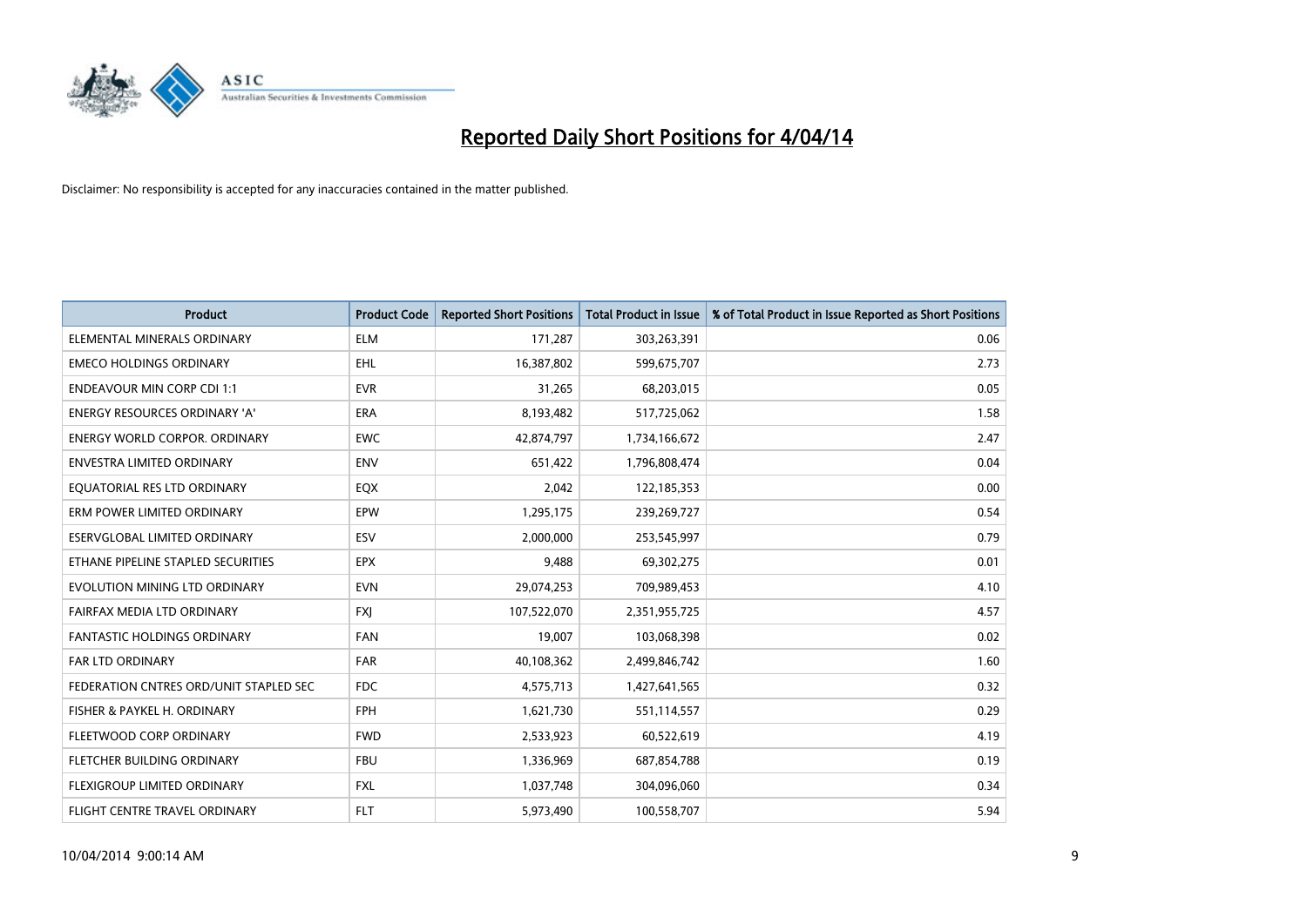

| <b>Product</b>                             | <b>Product Code</b> | <b>Reported Short Positions</b> | <b>Total Product in Issue</b> | % of Total Product in Issue Reported as Short Positions |
|--------------------------------------------|---------------------|---------------------------------|-------------------------------|---------------------------------------------------------|
| FLINDERS MINES LTD ORDINARY                | <b>FMS</b>          | 4,588,305                       | 2,100,866,748                 | 0.22                                                    |
| FOCUS MINERALS LTD ORDINARY                | <b>FML</b>          | 10,000,000                      | 9,137,375,877                 | 0.11                                                    |
| FONTERRA SHARE FUND ORDINARY UNITS         | <b>FSF</b>          | 3,048                           | 106,627,436                   | 0.00                                                    |
| FORGE GROUP LIMITED ORDINARY               | <b>FGE</b>          | 2,714,488                       | 86,169,014                    | 3.15                                                    |
| <b>FORTESCUE METALS GRP ORDINARY</b>       | <b>FMG</b>          | 156,979,858                     | 3,113,798,151                 | 5.04                                                    |
| <b>G.U.D. HOLDINGS ORDINARY</b>            | GUD                 | 2,810,647                       | 71,241,319                    | 3.95                                                    |
| <b>G8 EDUCATION LIMITED ORDINARY</b>       | <b>GEM</b>          | 5,569,222                       | 315,640,876                   | 1.76                                                    |
| <b>GALAXY RESOURCES ORDINARY</b>           | <b>GXY</b>          | 329,458                         | 1,027,073,389                 | 0.03                                                    |
| <b>GALILEO JAPAN TRUST UNIT</b>            | GJT                 | 21,413                          | 106,444,665                   | 0.02                                                    |
| <b>GBST HOLDINGS., ORDINARY</b>            | GBT                 | 38,454                          | 66,561,725                    | 0.06                                                    |
| <b>GDI PROPERTY GRP STAPLED SECURITIES</b> | GDI                 | 3,263,770                       | 567,575,025                   | 0.58                                                    |
| <b>GENETIC TECHNOLOGIES ORDINARY</b>       | <b>GTG</b>          | 2,136,360                       | 647,339,902                   | 0.33                                                    |
| <b>GEODYNAMICS LIMITED ORDINARY</b>        | GDY                 | 819                             | 406,452,608                   | 0.00                                                    |
| GI DYNAMICS, INC CDI US PROHIBITED         | GID                 | 920,140                         | 398,231,465                   | 0.23                                                    |
| <b>GINDALBIE METALS LTD ORDINARY</b>       | GBG                 | 40,140,159                      | 1,493,660,842                 | 2.69                                                    |
| <b>GOODMAN FIELDER. ORDINARY</b>           | GFF                 | 50,422,919                      | 1,955,559,207                 | 2.58                                                    |
| <b>GOODMAN GROUP STAPLED</b>               | <b>GMG</b>          | 4,257,559                       | 1,727,685,976                 | 0.25                                                    |
| <b>GPT GROUP STAPLED SEC.</b>              | GPT                 | 9,711,578                       | 1,685,779,634                 | 0.58                                                    |
| <b>GRAINCORP LIMITED A CLASS ORDINARY</b>  | <b>GNC</b>          | 3,817,270                       | 228,855,628                   | 1.67                                                    |
| <b>GRANGE RESOURCES. ORDINARY</b>          | GRR                 | 4,834,935                       | 1,157,097,869                 | 0.42                                                    |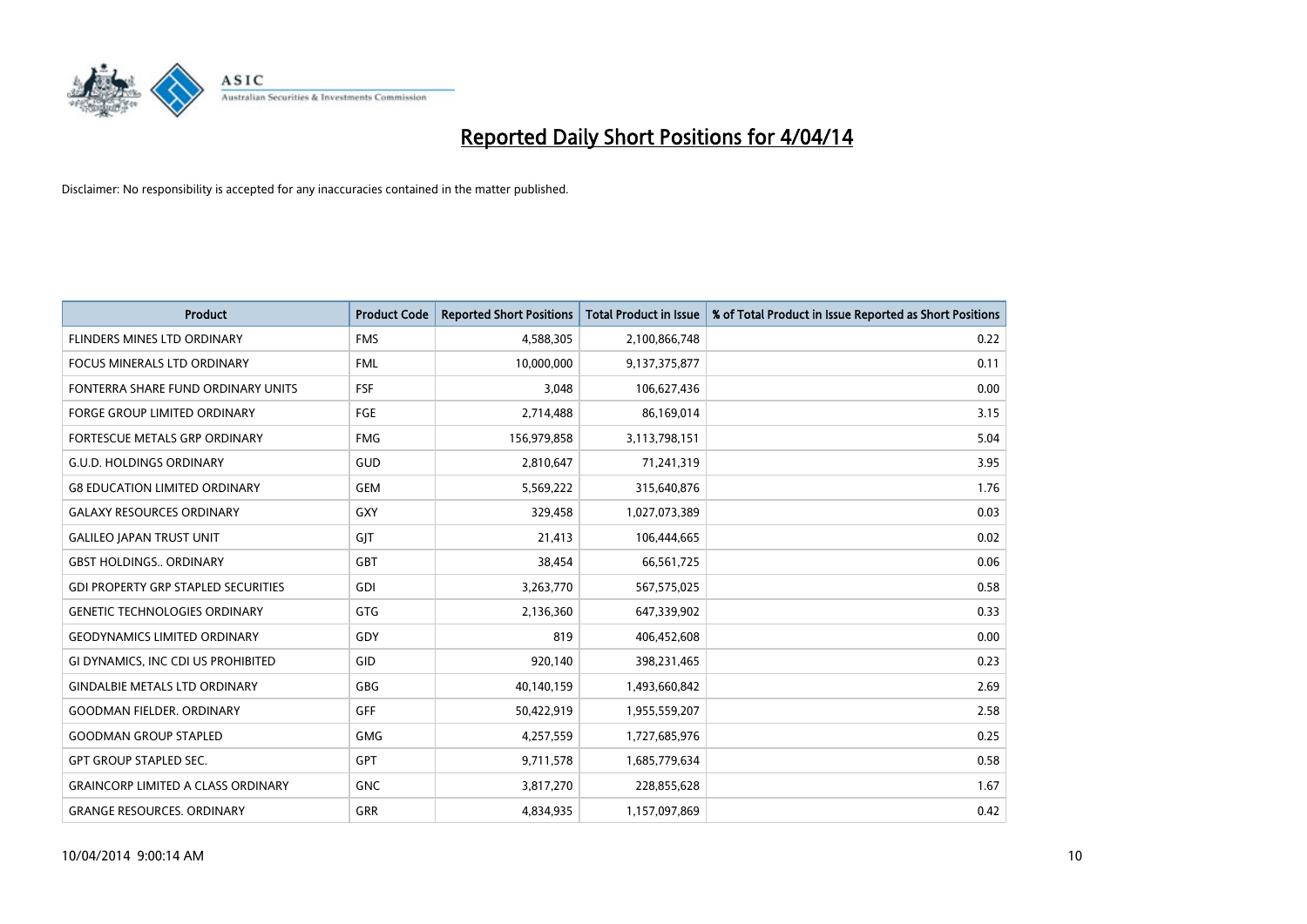

| <b>Product</b>                                   | <b>Product Code</b> | <b>Reported Short Positions</b> | <b>Total Product in Issue</b> | % of Total Product in Issue Reported as Short Positions |
|--------------------------------------------------|---------------------|---------------------------------|-------------------------------|---------------------------------------------------------|
| <b>GREENCROSS LIMITED ORDINARY</b>               | <b>GXL</b>          | 10,322                          | 90,893,174                    | 0.01                                                    |
| <b>GREENLAND MIN EN LTD ORDINARY</b>             | GGG                 | 3,753,430                       | 575,497,356                   | 0.65                                                    |
| <b>GROWTHPOINT PROPERTY ORD/UNIT STAPLED SEC</b> | GOZ                 | 5,061                           | 488,029,437                   | 0.00                                                    |
| <b>GRYPHON MINERALS LTD ORDINARY</b>             | GRY                 | 4,580,457                       | 400,889,282                   | 1.14                                                    |
| <b>GUILDFORD COAL LTD ORDINARY</b>               | <b>GUF</b>          | 216,030                         | 744,594,332                   | 0.03                                                    |
| <b>GUINNESS PEAT GROUP. CDI 1:1</b>              | <b>GPG</b>          | 81,925                          | 179,896,960                   | 0.05                                                    |
| <b>GWA GROUP LTD ORDINARY</b>                    | <b>GWA</b>          | 10,200,781                      | 306,533,770                   | 3.33                                                    |
| <b>HARVEY NORMAN ORDINARY</b>                    | <b>HVN</b>          | 62,605,768                      | 1,062,316,784                 | 5.89                                                    |
| <b>HENDERSON GROUP CDI 1:1</b>                   | <b>HGG</b>          | 1,443,817                       | 639,330,231                   | 0.23                                                    |
| HFA HOLDINGS LIMITED ORDINARY                    | <b>HFA</b>          | 3,809                           | 118,738,157                   | 0.00                                                    |
| <b>HIGHLANDS PACIFIC ORDINARY</b>                | <b>HIG</b>          | 10,001                          | 854,261,346                   | 0.00                                                    |
| HILLGROVE RES LTD ORDINARY                       | <b>HGO</b>          | 545,339                         | 1,180,889,221                 | 0.05                                                    |
| <b>HILLS LTD ORDINARY</b>                        | <b>HIL</b>          | 500,000                         | 235,641,350                   | 0.21                                                    |
| HORIZON OIL LIMITED ORDINARY                     | <b>HZN</b>          | 95,621,506                      | 1,301,147,932                 | 7.35                                                    |
| HOT CHILI LTD ORDINARY                           | <b>HCH</b>          | 10,000                          | 347,732,196                   | 0.00                                                    |
| <b>HOTEL PROPERTY STAPLED</b>                    | <b>HPI</b>          | 119,123                         | 132,870,000                   | 0.09                                                    |
| ICON ENERGY LIMITED ORDINARY                     | <b>ICN</b>          | 30,000                          | 615,774,351                   | 0.00                                                    |
| <b>IINET LIMITED ORDINARY</b>                    | <b>IIN</b>          | 2,497,362                       | 161,238,847                   | 1.55                                                    |
| <b>ILUKA RESOURCES ORDINARY</b>                  | ILU                 | 42,730,388                      | 418,700,517                   | 10.21                                                   |
| <b>IMDEX LIMITED ORDINARY</b>                    | <b>IMD</b>          | 5,337,985                       | 210,473,188                   | 2.54                                                    |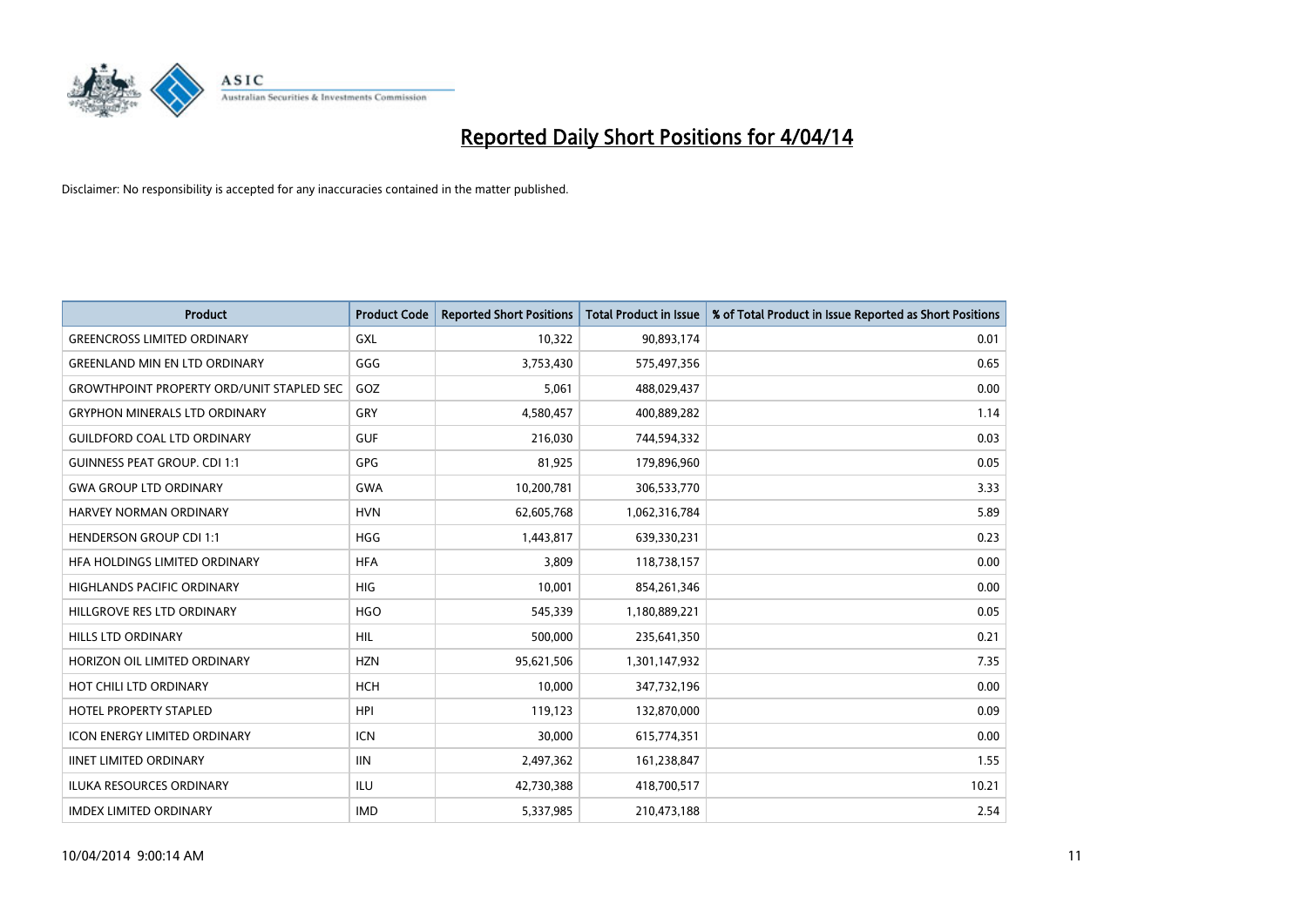

| <b>Product</b>                                  | <b>Product Code</b> | <b>Reported Short Positions</b> | <b>Total Product in Issue</b> | % of Total Product in Issue Reported as Short Positions |
|-------------------------------------------------|---------------------|---------------------------------|-------------------------------|---------------------------------------------------------|
| <b>IMPEDIMED LIMITED ORDINARY</b>               | <b>IPD</b>          | 47,000                          | 181,229,055                   | 0.03                                                    |
| <b>INCITEC PIVOT ORDINARY</b>                   | IPL                 | 19,707,417                      | 1,644,919,097                 | 1.20                                                    |
| <b>INDEPENDENCE GROUP ORDINARY</b>              | <b>IGO</b>          | 2,447,019                       | 233,323,905                   | 1.05                                                    |
| <b>INDOCHINE MINING LTD ORDINARY</b>            | <b>IDC</b>          | 18,008                          | 1,003,497,126                 | 0.00                                                    |
| <b>INDOPHIL RESOURCES ORDINARY</b>              | <b>IRN</b>          | 956,768                         | 1,203,146,194                 | 0.08                                                    |
| <b>INFIGEN ENERGY STAPLED SECURITIES</b>        | <b>IFN</b>          | 3,206,699                       | 764,993,434                   | 0.42                                                    |
| <b>INFRATIL LIMITED ORDINARY</b>                | <b>IFZ</b>          | 81.000                          | 602,983,776                   | 0.01                                                    |
| <b>INGENIA GROUP STAPLED SECURITIES</b>         | <b>INA</b>          | 866,128                         | 676,240,232                   | 0.13                                                    |
| INSURANCE AUSTRALIA ORDINARY                    | IAG                 | 14,544,598                      | 2,341,618,048                 | 0.62                                                    |
| <b>INTREPID MINES ORDINARY</b>                  | <b>IAU</b>          | 18,901,699                      | 556,689,740                   | 3.40                                                    |
| <b>INVESTA OFFICE FUND STAPLED SECURITIES</b>   | <b>IOF</b>          | 1,469,877                       | 614,047,458                   | 0.24                                                    |
| <b>INVOCARE LIMITED ORDINARY</b>                | <b>IVC</b>          | 4,206,441                       | 110,030,298                   | 3.82                                                    |
| <b>IOOF HOLDINGS LTD ORDINARY</b>               | IFL                 | 2,117,068                       | 232,118,034                   | 0.91                                                    |
| <b>IPROPERTY GROUP LTD ORDINARY</b>             | <b>IPP</b>          | 268,210                         | 181,579,840                   | 0.15                                                    |
| <b>IRESS LIMITED ORDINARY</b>                   | <b>IRE</b>          | 504,680                         | 158,585,126                   | 0.32                                                    |
| <b>IRON ORE HOLDINGS ORDINARY</b>               | <b>IOH</b>          | 26,197                          | 161,174,005                   | 0.02                                                    |
| <b>ISELECT LTD ORDINARY</b>                     | <b>ISU</b>          | 326,611                         | 260,889,894                   | 0.13                                                    |
| <b>ISONEA LIMITED ORDINARY</b>                  | <b>ISN</b>          | 2,000                           | 264,304,007                   | 0.00                                                    |
| <b>IAMES HARDIE INDUST CHESS DEPOSITARY INT</b> | <b>IHX</b>          | 3,204,602                       | 446,402,563                   | 0.72                                                    |
| <b>IB HI-FI LIMITED ORDINARY</b>                | <b>JBH</b>          | 12.942.254                      | 100,385,400                   | 12.89                                                   |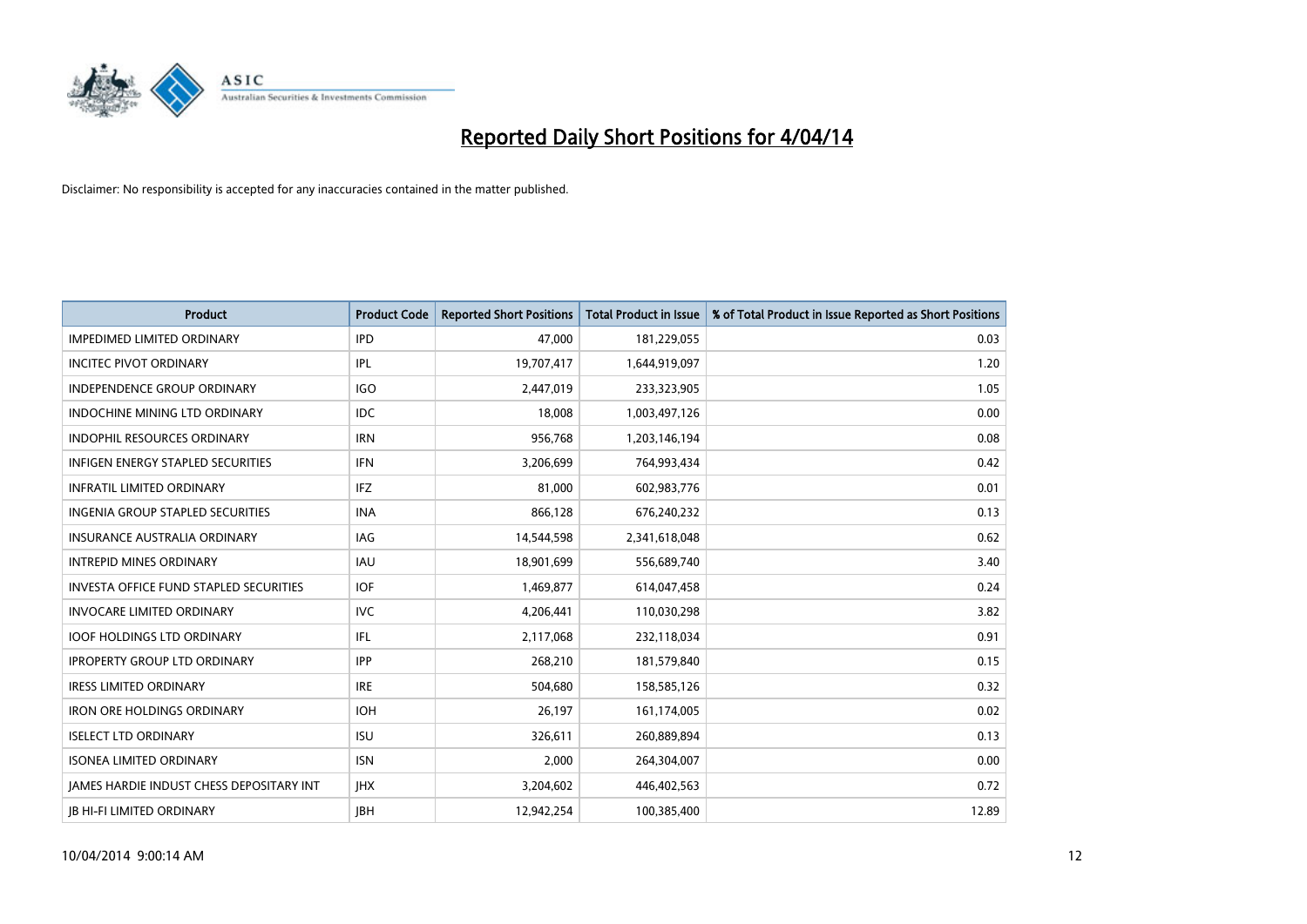

| <b>Product</b>                        | <b>Product Code</b> | <b>Reported Short Positions</b> | <b>Total Product in Issue</b> | % of Total Product in Issue Reported as Short Positions |
|---------------------------------------|---------------------|---------------------------------|-------------------------------|---------------------------------------------------------|
| <b>KAGARA LTD ORDINARY</b>            | <b>KZL</b>          | 3,350,441                       | 798,953,117                   | 0.42                                                    |
| KAROON GAS AUSTRALIA ORDINARY         | <b>KAR</b>          | 12,615,585                      | 255,841,581                   | 4.93                                                    |
| KATHMANDU HOLD LTD ORDINARY           | <b>KMD</b>          | 139,278                         | 200,473,338                   | 0.07                                                    |
| KBL MINING LIMITED ORDINARY           | <b>KBL</b>          | 1,820                           | 393,535,629                   | 0.00                                                    |
| KINGSGATE CONSOLID, ORDINARY          | <b>KCN</b>          | 9,196,391                       | 192,691,879                   | 4.77                                                    |
| KINGSROSE MINING LTD ORDINARY         | <b>KRM</b>          | 260,442                         | 358,611,493                   | 0.07                                                    |
| LEIGHTON HOLDINGS ORDINARY            | LEI                 | 13,350,677                      | 337,738,438                   | 3.95                                                    |
| LEND LEASE GROUP UNIT/ORD STAPLED     | LLC                 | 4,573,527                       | 577,475,833                   | 0.79                                                    |
| LIQUEFIED NATURAL ORDINARY            | <b>LNG</b>          | 863                             | 355,829,015                   | 0.00                                                    |
| LYCOPODIUM LIMITED ORDINARY           | LYL                 | 1,001                           | 38,955,103                    | 0.00                                                    |
| LYNAS CORPORATION ORDINARY            | <b>LYC</b>          | 125,981,982                     | 1,961,185,594                 | 6.42                                                    |
| <b>M2 GRP LTD ORDINARY</b>            | <b>MTU</b>          | 14,209,874                      | 179,511,351                   | 7.92                                                    |
| MACA LIMITED ORDINARY                 | <b>MLD</b>          | 217,241                         | 202,676,373                   | 0.11                                                    |
| <b>MACMAHON HOLDINGS ORDINARY</b>     | <b>MAH</b>          | 121,607                         | 1,261,699,966                 | 0.01                                                    |
| MACO ATLAS ROADS GRP ORDINARY STAPLED | <b>MQA</b>          | 7,372,775                       | 487,230,540                   | 1.51                                                    |
| MACQUARIE GROUP LTD ORDINARY          | <b>MOG</b>          | 1,313,014                       | 321,074,750                   | 0.41                                                    |
| MAGELLAN FIN GRP LTD ORDINARY         | <b>MFG</b>          | 2,026,762                       | 157,188,108                   | 1.29                                                    |
| MATRIX C & E LTD ORDINARY             | <b>MCE</b>          | 2,879,369                       | 94,555,428                    | 3.05                                                    |
| <b>MAVERICK DRILLING ORDINARY</b>     | <b>MAD</b>          | 7,630,720                       | 468,004,529                   | 1.63                                                    |
| MAXITRANS INDUSTRIES ORDINARY         | <b>MXI</b>          | 351,580                         | 185,075,653                   | 0.19                                                    |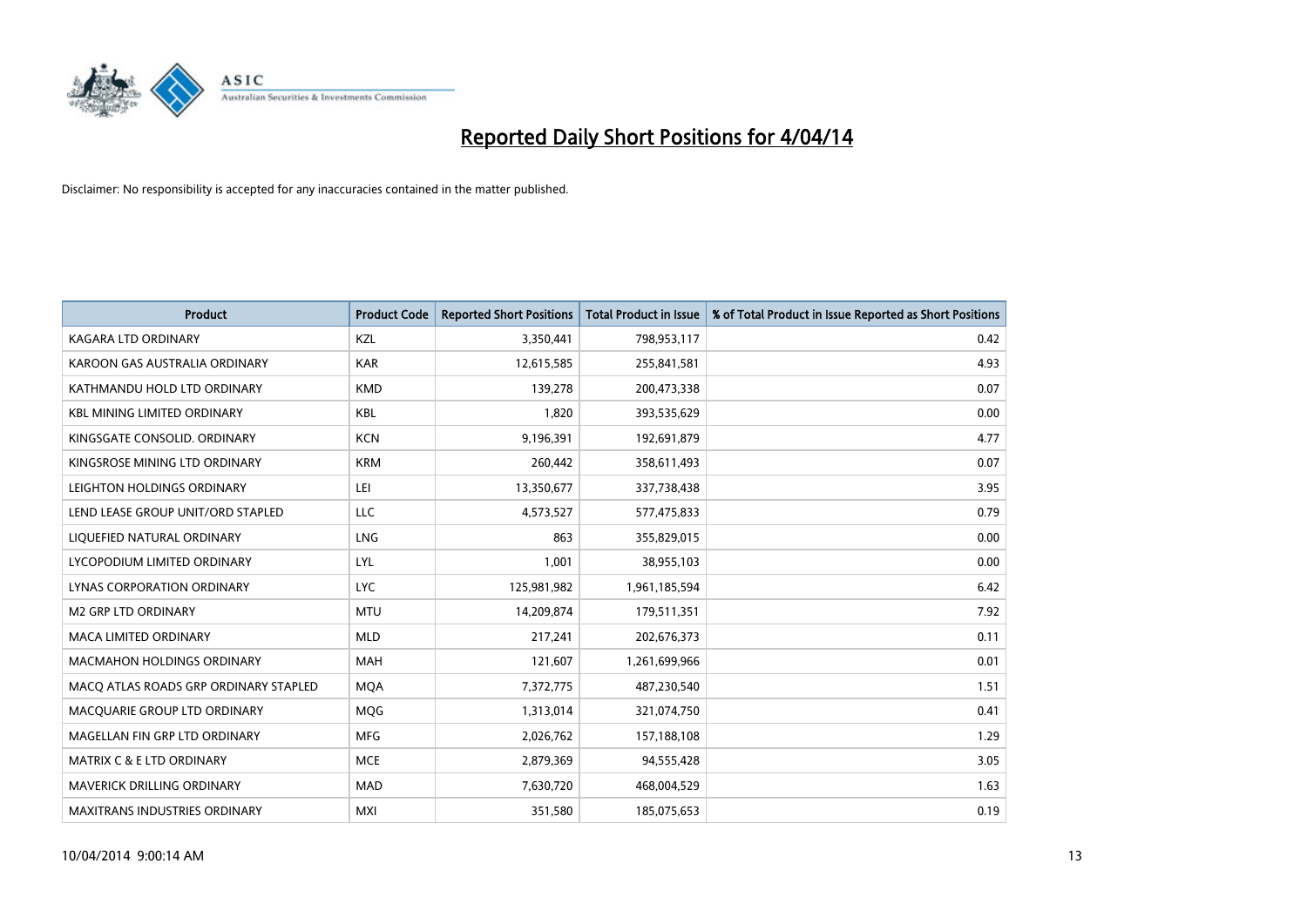

| <b>Product</b>                  | <b>Product Code</b> | <b>Reported Short Positions</b> | <b>Total Product in Issue</b> | % of Total Product in Issue Reported as Short Positions |
|---------------------------------|---------------------|---------------------------------|-------------------------------|---------------------------------------------------------|
| MAYNE PHARMA LTD ORDINARY       | <b>MYX</b>          | 870,408                         | 586,651,477                   | 0.15                                                    |
| MCALEESE LTD ORDINARY           | <b>MCS</b>          | 23,000                          | 287,365,502                   | 0.01                                                    |
| MCMILLAN SHAKESPEARE ORDINARY   | <b>MMS</b>          | 239,331                         | 74,523,965                    | 0.32                                                    |
| MCPHERSON'S LTD ORDINARY        | <b>MCP</b>          | 131,630                         | 93,994,381                    | 0.14                                                    |
| MEDUSA MINING LTD ORDINARY      | <b>MML</b>          | 6,538,742                       | 207,794,301                   | 3.15                                                    |
| <b>MERMAID MARINE ORDINARY</b>  | <b>MRM</b>          | 4,997,542                       | 364,822,225                   | 1.37                                                    |
| MESOBLAST LIMITED ORDINARY      | <b>MSB</b>          | 18,282,300                      | 321,210,394                   | 5.69                                                    |
| METALS X LIMITED ORDINARY       | <b>MLX</b>          | 675,763                         | 1,655,386,110                 | 0.04                                                    |
| METCASH LIMITED ORDINARY        | <b>MTS</b>          | 100,021,734                     | 888,338,048                   | 11.26                                                   |
| METMINCO LIMITED ORDINARY       | <b>MNC</b>          | 5,000                           | 1,749,543,023                 | 0.00                                                    |
| MIGHTY RIVER POWER ORDINARY     | <b>MYT</b>          | 3,788,711                       | 1,400,012,517                 | 0.27                                                    |
| MILLENNIUM MIN LTD ORDINARY     | <b>MOY</b>          | 2,316                           | 217,695,372                   | 0.00                                                    |
| MINCOR RESOURCES NL ORDINARY    | <b>MCR</b>          | 504,042                         | 188,208,274                   | 0.27                                                    |
| MINERAL DEPOSITS ORDINARY       | <b>MDL</b>          | 690,686                         | 103,538,786                   | 0.67                                                    |
| MINERAL RESOURCES, ORDINARY     | <b>MIN</b>          | 5,536,026                       | 186,312,198                   | 2.97                                                    |
| MINT WIRELESS ORDINARY          | <b>MNW</b>          | 1,076,604                       | 403,872,395                   | 0.27                                                    |
| MIRABELA NICKEL LTD ORDINARY    | <b>MBN</b>          | 18,855,648                      | 876,801,147                   | 2.15                                                    |
| MIRVAC GROUP STAPLED SECURITIES | <b>MGR</b>          | 1,940,504                       | 3,692,279,772                 | 0.05                                                    |
| MOBILE EMBRACE LTD ORDINARY     | <b>MBE</b>          | 1,794                           | 369,270,098                   | 0.00                                                    |
| MOKO SOCIAL MEDIA ORDINARY      | <b>MKB</b>          | 170,597                         | 487,932,752                   | 0.03                                                    |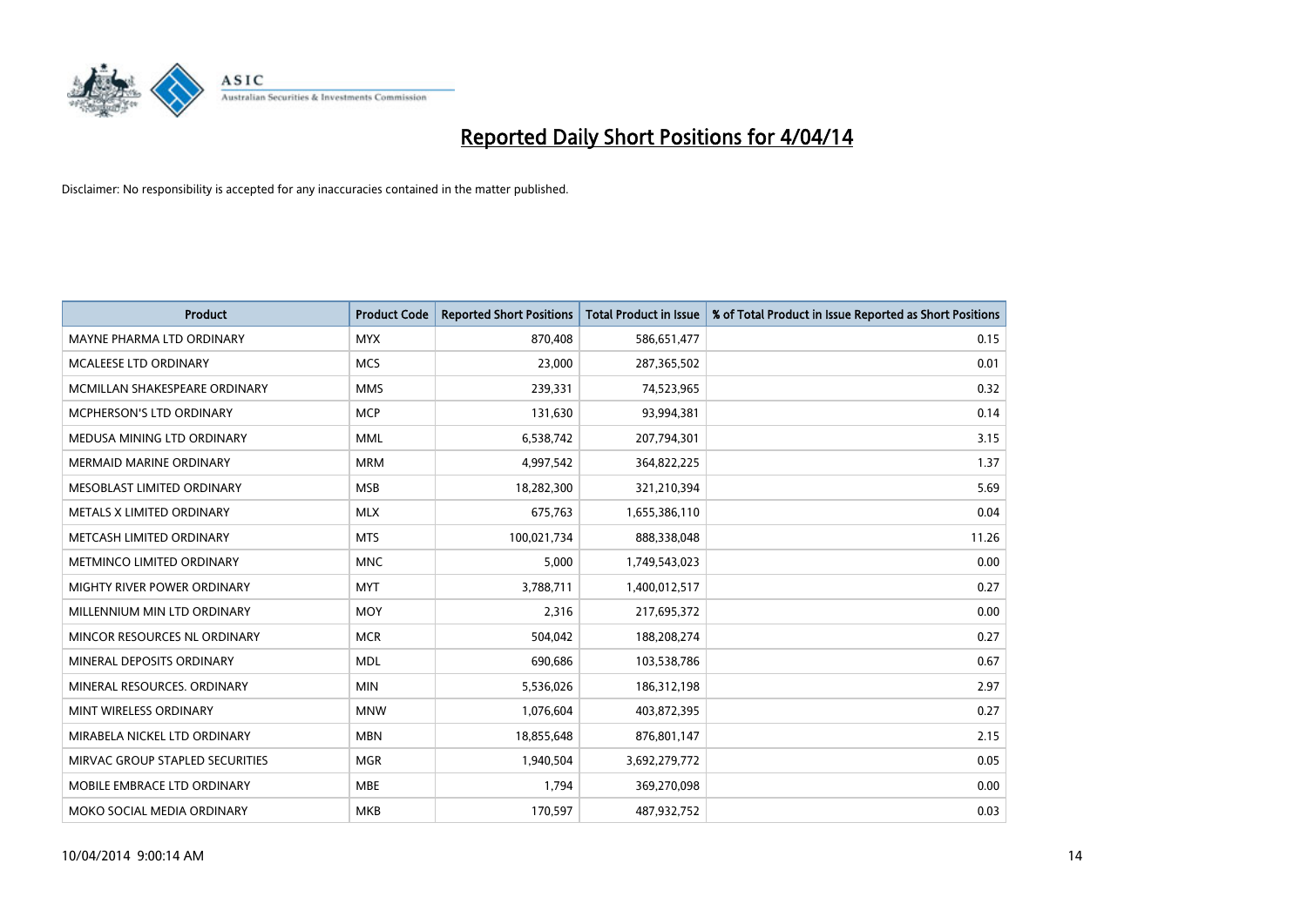

| <b>Product</b>                    | <b>Product Code</b> | <b>Reported Short Positions</b> | <b>Total Product in Issue</b> | % of Total Product in Issue Reported as Short Positions |
|-----------------------------------|---------------------|---------------------------------|-------------------------------|---------------------------------------------------------|
| MOLOPO ENERGY LTD ORDINARY        | <b>MPO</b>          | 268,667                         | 247,275,840                   | 0.11                                                    |
| MONADELPHOUS GROUP ORDINARY       | <b>MND</b>          | 12,429,225                      | 92,308,047                    | 13.46                                                   |
| MORTGAGE CHOICE LTD ORDINARY      | <b>MOC</b>          | 3,976                           | 123,780,387                   | 0.00                                                    |
| <b>MOUNT GIBSON IRON ORDINARY</b> | <b>MGX</b>          | 11,313,857                      | 1,090,584,232                 | 1.04                                                    |
| MULTIPLEX SITES SITES             | <b>MXUPA</b>        | 1,670                           | 4,500,000                     | 0.04                                                    |
| MURCHISON METALS LTD ORDINARY     | <b>MMX</b>          | 216,291                         | 450,497,346                   | 0.05                                                    |
| MYER HOLDINGS LTD ORDINARY        | <b>MYR</b>          | 71,478,286                      | 585,684,551                   | 12.20                                                   |
| NANOSONICS LIMITED ORDINARY       | <b>NAN</b>          | 193,539                         | 263,798,826                   | 0.07                                                    |
| NATIONAL AUST, BANK ORDINARY      | <b>NAB</b>          | 6,571,291                       | 2,353,771,760                 | 0.28                                                    |
| NATIONAL STORAGE STAPLED          | <b>NSR</b>          | 1,433,496                       | 244,897,097                   | 0.59                                                    |
| NAVITAS LIMITED ORDINARY          | <b>NVT</b>          | 2,872,451                       | 375,712,581                   | 0.76                                                    |
| NEARMAP LTD ORDINARY              | <b>NEA</b>          | 66,774                          | 337,346,101                   | 0.02                                                    |
| NEON ENERGY LIMITED ORDINARY      | <b>NEN</b>          | 242,166                         | 553,037,848                   | 0.04                                                    |
| NEW HOPE CORPORATION ORDINARY     | <b>NHC</b>          | 712,315                         | 830,933,112                   | 0.09                                                    |
| NEWCREST MINING ORDINARY          | <b>NCM</b>          | 5,920,384                       | 766,510,971                   | 0.77                                                    |
| NEWS CORP A NON-VOTING CDI        | <b>NWSLV</b>        | 408,250                         | 3,390,091                     | 12.04                                                   |
| NEWS CORP B VOTING CDI            | <b>NWS</b>          | 2,389,731                       | 19,315,405                    | 12.37                                                   |
| NEWSAT LIMITED ORDINARY           | <b>NWT</b>          | 7,585,026                       | 612,199,841                   | 1.24                                                    |
| NEXTDC LIMITED ORDINARY           | <b>NXT</b>          | 10,518,352                      | 192,904,486                   | 5.45                                                    |
| NEXUS ENERGY LIMITED ORDINARY     | <b>NXS</b>          | 1,462,101                       | 1,330,219,459                 | 0.11                                                    |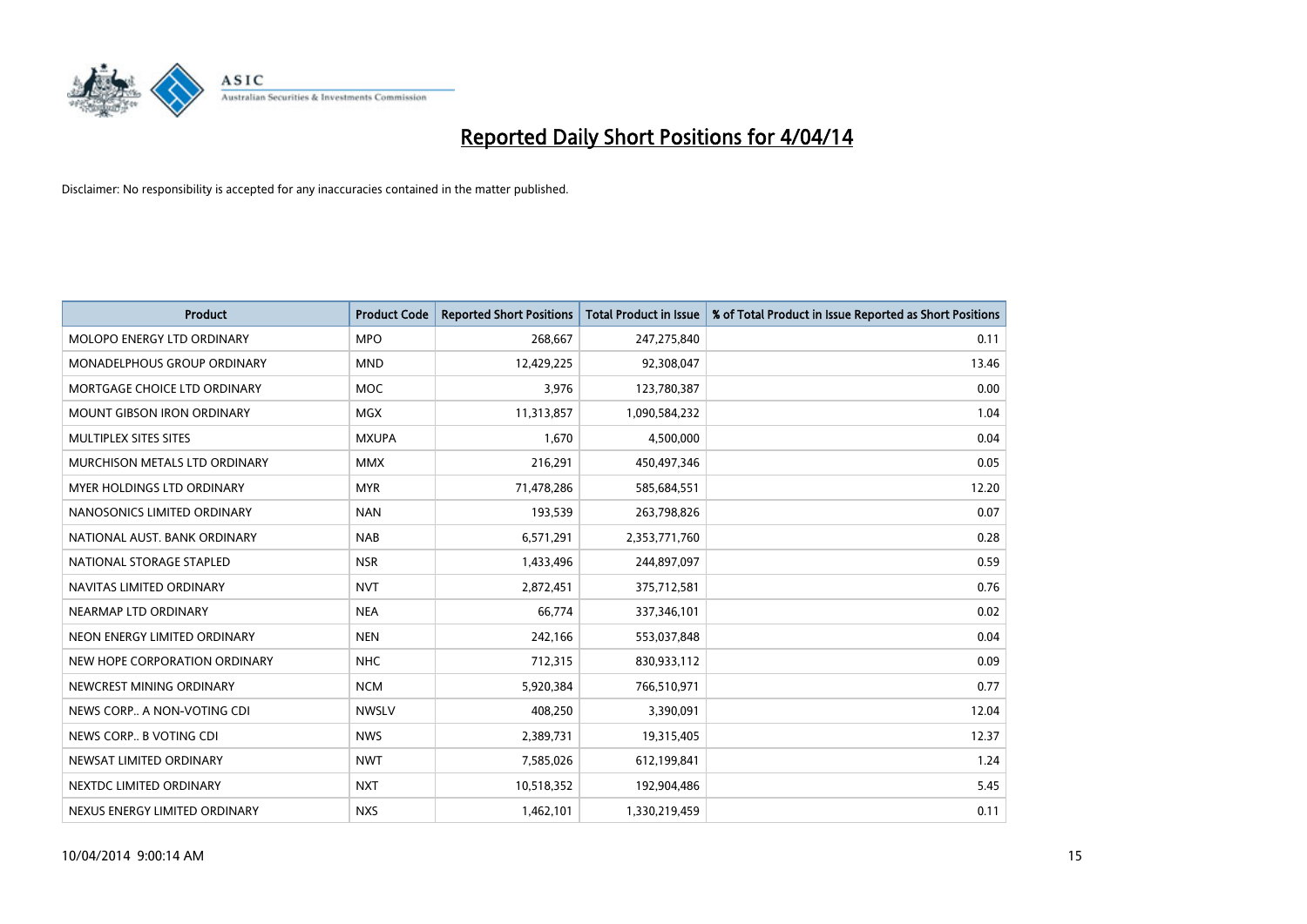

| <b>Product</b>                        | <b>Product Code</b> | <b>Reported Short Positions</b> | <b>Total Product in Issue</b> | % of Total Product in Issue Reported as Short Positions |
|---------------------------------------|---------------------|---------------------------------|-------------------------------|---------------------------------------------------------|
| NIB HOLDINGS LIMITED ORDINARY         | <b>NHF</b>          | 3,460,496                       | 439,004,182                   | 0.79                                                    |
| NICK SCALI LIMITED ORDINARY           | <b>NCK</b>          | 2,001                           | 81,000,000                    | 0.00                                                    |
| NIDO PETROLEUM ORDINARY               | <b>NDO</b>          | 47,402                          | 2,048,317,635                 | 0.00                                                    |
| NINE ENTERTAINMENT ORDINARY           | <b>NEC</b>          | 11,196,085                      | 940,295,023                   | 1.19                                                    |
| NOBLE MINERAL RES ORDINARY            | <b>NMG</b>          | 2,365,726                       | 666,397,952                   | 0.36                                                    |
| NORTHERN IRON LTD ORDINARY            | <b>NFE</b>          | 13,000                          | 484,405,314                   | 0.00                                                    |
| NORTHERN STAR ORDINARY                | <b>NST</b>          | 2,203,054                       | 578,591,915                   | 0.38                                                    |
| NOVOGEN LIMITED ORDINARY              | <b>NRT</b>          | 164,193                         | 168,557,834                   | 0.10                                                    |
| NRW HOLDINGS LIMITED ORDINARY         | <b>NWH</b>          | 17,760,692                      | 278,888,011                   | 6.37                                                    |
| NUCOAL RESOURCES LTD ORDINARY         | <b>NCR</b>          | 1                               | 768,612,354                   | 0.00                                                    |
| NUFARM LIMITED ORDINARY               | <b>NUF</b>          | 18,871,022                      | 263,725,895                   | 7.16                                                    |
| OAKTON LIMITED ORDINARY               | <b>OKN</b>          | 30,002                          | 89,990,235                    | 0.03                                                    |
| OCEANAGOLD CORP. CHESS DEPOSITARY INT | <b>OGC</b>          | 4,326,905                       | 300,567,377                   | 1.44                                                    |
| OCEANIA CAPITAL LTD ORDINARY          | <b>OCP</b>          | $\mathbf{1}$                    | 35,307,209                    | 0.00                                                    |
| OIL SEARCH LTD ORDINARY               | OSH                 | 15,009,517                      | 1,492,751,394                 | 1.01                                                    |
| OM HOLDINGS LIMITED ORDINARY          | OMH                 | 1,926,708                       | 733,423,337                   | 0.26                                                    |
| ORICA LIMITED ORDINARY                | ORI                 | 7,977,068                       | 370,924,362                   | 2.15                                                    |
| ORIGIN ENERGY ORDINARY                | <b>ORG</b>          | 6,751,252                       | 1,101,240,265                 | 0.61                                                    |
| OROCOBRE LIMITED ORDINARY             | <b>ORE</b>          | 2,105,690                       | 132,041,911                   | 1.59                                                    |
| ORORA LIMITED ORDINARY                | <b>ORA</b>          | 374,981                         | 1,206,684,923                 | 0.03                                                    |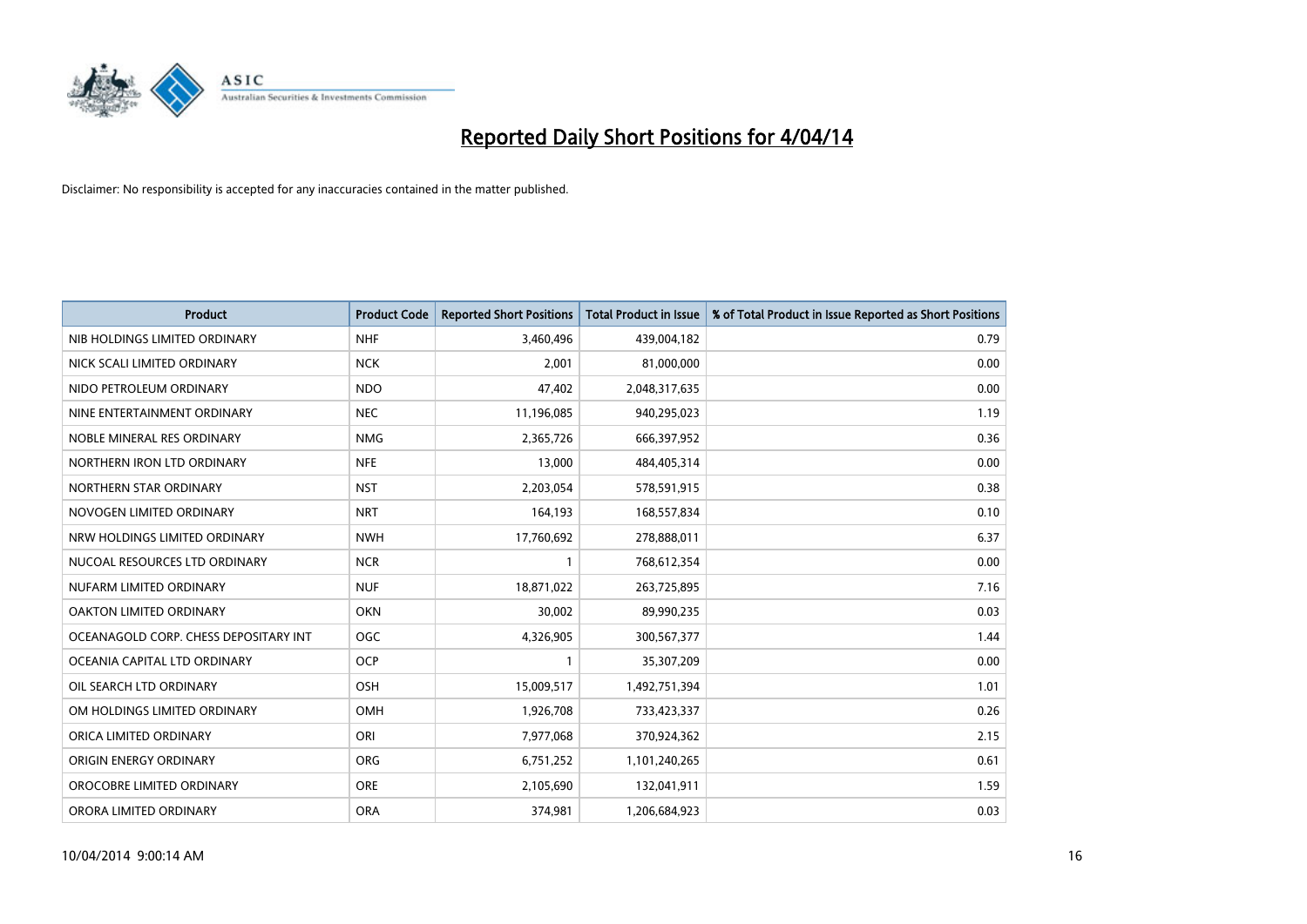

| <b>Product</b>                    | <b>Product Code</b> | <b>Reported Short Positions</b> | <b>Total Product in Issue</b> | % of Total Product in Issue Reported as Short Positions |
|-----------------------------------|---------------------|---------------------------------|-------------------------------|---------------------------------------------------------|
| OROTONGROUP LIMITED ORDINARY      | ORL                 | 189,432                         | 40,880,902                    | 0.46                                                    |
| OZ MINERALS ORDINARY              | OZL                 | 13,620,253                      | 303,470,022                   | 4.49                                                    |
| <b>OZFOREX GROUP LTD ORDINARY</b> | <b>OFX</b>          | 3,738,439                       | 240,000,000                   | 1.56                                                    |
| PACIFIC BRANDS ORDINARY           | <b>PBG</b>          | 19,278,016                      | 912,915,695                   | 2.11                                                    |
| PACT GROUP HLDGS LTD ORDINARY     | PGH                 | 2,884,990                       | 294,097,961                   | 0.98                                                    |
| PALADIN ENERGY LTD ORDINARY       | <b>PDN</b>          | 90,137,996                      | 964, 367, 284                 | 9.35                                                    |
| PANAUST LIMITED ORDINARY          | <b>PNA</b>          | 5,580,325                       | 634,392,712                   | 0.88                                                    |
| PANORAMIC RESOURCES ORDINARY      | PAN                 | 683,529                         | 322,275,824                   | 0.21                                                    |
| PANTERRA GOLD LTD ORDINARY        | PGI                 | $\mathbf{1}$                    | 772,781,012                   | 0.00                                                    |
| PAPERLINX LIMITED ORDINARY        | <b>PPX</b>          | 45,095                          | 665,181,261                   | 0.01                                                    |
| PAPILLON RES LTD ORDINARY         | PIR                 | 11,671,928                      | 340,894,210                   | 3.42                                                    |
| PATTIES FOODS LTD ORDINARY        | PFL                 | 10,001                          | 139,144,338                   | 0.01                                                    |
| PEET LIMITED ORDINARY             | <b>PPC</b>          | 329,356                         | 433,389,348                   | 0.08                                                    |
| PENINSULA ENERGY LTD ORDINARY     | <b>PEN</b>          | 6,500,001                       | 3,420,028,891                 | 0.19                                                    |
| PERPETUAL LIMITED ORDINARY        | <b>PPT</b>          | 1,208,232                       | 46,529,270                    | 2.60                                                    |
| PERSEUS MINING LTD ORDINARY       | PRU                 | 13,318,549                      | 526,656,401                   | 2.53                                                    |
| PHARMAXIS LTD ORDINARY            | <b>PXS</b>          | 408,118                         | 309,514,849                   | 0.13                                                    |
| PHOSPHAGENICS LTD. ORDINARY       | POH                 | 50,000                          | 1,020,465,957                 | 0.00                                                    |
| PLATINUM ASSET ORDINARY           | <b>PTM</b>          | 275,567                         | 580,089,095                   | 0.05                                                    |
| PLATINUM AUSTRALIA ORDINARY       | PLA                 | 836,027                         | 504,968,043                   | 0.17                                                    |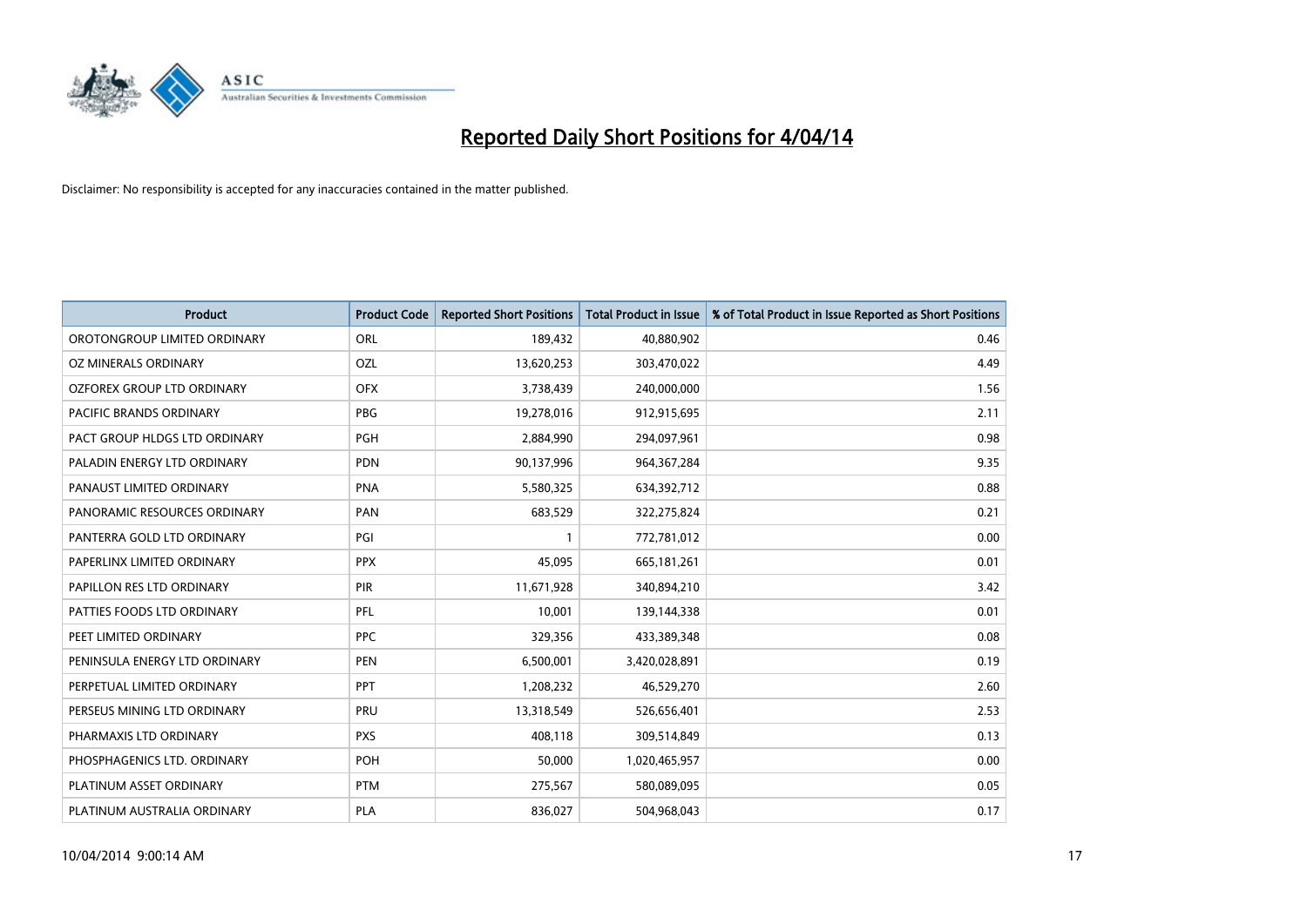

| <b>Product</b>                      | <b>Product Code</b> | <b>Reported Short Positions</b> | <b>Total Product in Issue</b> | % of Total Product in Issue Reported as Short Positions |
|-------------------------------------|---------------------|---------------------------------|-------------------------------|---------------------------------------------------------|
| PLATINUM CAPITAL LTD ORDINARY       | <b>PMC</b>          | 13,414                          | 231,071,933                   | 0.01                                                    |
| PMP LIMITED ORDINARY                | <b>PMP</b>          | 1,584,873                       | 323,781,124                   | 0.49                                                    |
| POSEIDON NICK LTD ORDINARY          | <b>POS</b>          | 496,239                         | 466,264,157                   | 0.11                                                    |
| PRANA BIOTECHNOLOGY ORDINARY        | <b>PBT</b>          | 1,768,441                       | 429,475,350                   | 0.41                                                    |
| PREMIER INVESTMENTS ORDINARY        | <b>PMV</b>          | 253,571                         | 155,314,874                   | 0.16                                                    |
| PRIMA BIOMED LTD ORDINARY           | PRR                 | 642,879                         | 1,228,709,341                 | 0.05                                                    |
| PRIMARY HEALTH CARE ORDINARY        | <b>PRY</b>          | 13,740,626                      | 504,956,647                   | 2.72                                                    |
| PRIME MEDIA GRP LTD ORDINARY        | <b>PRT</b>          | 141,329                         | 366,330,303                   | 0.04                                                    |
| PROGRAMMED ORDINARY                 | <b>PRG</b>          | 22,312                          | 118,253,992                   | 0.02                                                    |
| PURA VIDA ENERGY NL ORDINARY        | <b>PVD</b>          | 36,537                          | 127,168,198                   | 0.03                                                    |
| <b>QANTAS AIRWAYS ORDINARY</b>      | QAN                 | 65,345,122                      | 2,196,330,250                 | 2.98                                                    |
| <b>OBE INSURANCE GROUP ORDINARY</b> | <b>OBE</b>          | 20,634,144                      | 1,248,704,599                 | 1.65                                                    |
| ORXPHARMA LTD ORDINARY              | <b>QRX</b>          | 66,492                          | 164,190,969                   | 0.04                                                    |
| <b>QUBE HOLDINGS LTD ORDINARY</b>   | <b>QUB</b>          | 26,062,022                      | 1,025,773,122                 | 2.54                                                    |
| RAMELIUS RESOURCES ORDINARY         | <b>RMS</b>          | 172,922                         | 365,600,380                   | 0.05                                                    |
| RAMSAY HEALTH CARE ORDINARY         | <b>RHC</b>          | 1,490,504                       | 202,081,252                   | 0.74                                                    |
| RCG CORPORATION LTD ORDINARY        | <b>RCG</b>          | 276,944                         | 263,808,625                   | 0.10                                                    |
| <b>RCR TOMLINSON ORDINARY</b>       | <b>RCR</b>          | 202,651                         | 136,989,238                   | 0.15                                                    |
| <b>REA GROUP ORDINARY</b>           | <b>REA</b>          | 936,728                         | 131,714,699                   | 0.71                                                    |
| RECALL HOLDINGS LTD ORDINARY        | <b>REC</b>          | 1,851,502                       | 312,836,448                   | 0.59                                                    |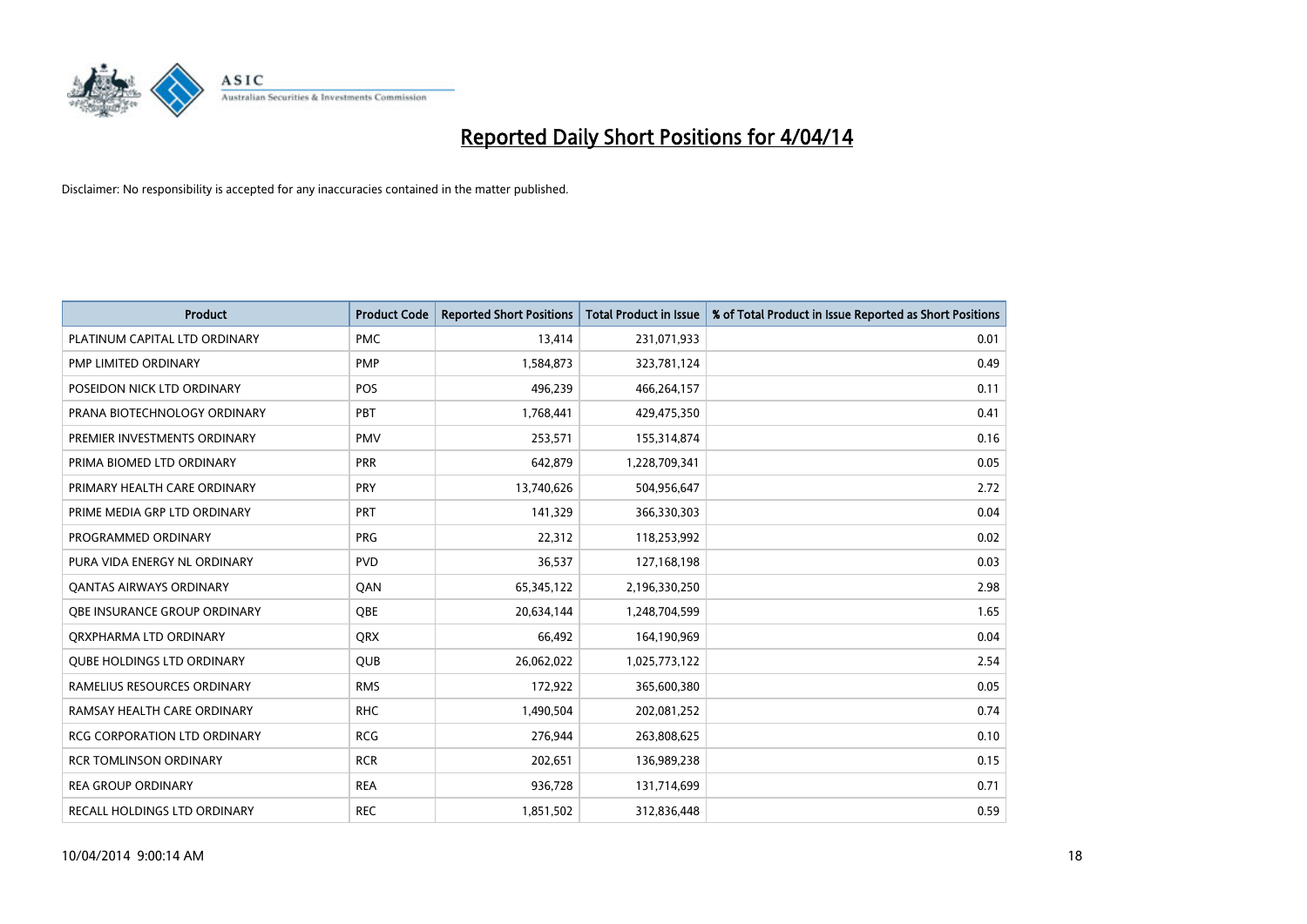

| <b>Product</b>                      | <b>Product Code</b> | <b>Reported Short Positions</b> | <b>Total Product in Issue</b> | % of Total Product in Issue Reported as Short Positions |
|-------------------------------------|---------------------|---------------------------------|-------------------------------|---------------------------------------------------------|
| <b>RECKON LIMITED ORDINARY</b>      | <b>RKN</b>          | 1,331,621                       | 126,913,066                   | 1.05                                                    |
| <b>RED 5 LIMITED ORDINARY</b>       | <b>RED</b>          | 18,805                          | 759,451,008                   | 0.00                                                    |
| <b>RED FORK ENERGY ORDINARY</b>     | <b>RFE</b>          | 1,758,245                       | 501,051,719                   | 0.35                                                    |
| REDBANK ENERGY LTD ORDINARY         | <b>AEI</b>          | 13                              | 786,287                       | 0.00                                                    |
| REECE AUSTRALIA LTD. ORDINARY       | <b>REH</b>          | 272                             | 99,600,000                    | 0.00                                                    |
| REED RESOURCES LTD ORDINARY         | <b>RDR</b>          | 250,000                         | 523,453,895                   | 0.05                                                    |
| <b>REGIS RESOURCES ORDINARY</b>     | <b>RRL</b>          | 24,581,802                      | 499,744,095                   | 4.92                                                    |
| RESMED INC CDI 10:1                 | <b>RMD</b>          | 36,710,730                      | 1,415,926,590                 | 2.59                                                    |
| RESOLUTE MINING ORDINARY            | <b>RSG</b>          | 13,999,698                      | 641,189,223                   | 2.18                                                    |
| RESOURCE EQUIP LTD ORDINARY         | <b>RQL</b>          | 1,000                           | 251,131,629                   | 0.00                                                    |
| <b>RESOURCE GENERATION ORDINARY</b> | <b>RES</b>          | 224,301                         | 581,380,338                   | 0.04                                                    |
| RETAIL FOOD GROUP ORDINARY          | <b>RFG</b>          | 4,446,913                       | 144,049,390                   | 3.09                                                    |
| REX MINERALS LIMITED ORDINARY       | <b>RXM</b>          | 660,804                         | 216,907,284                   | 0.30                                                    |
| RIDLEY CORPORATION ORDINARY         | <b>RIC</b>          | 1,950,602                       | 307,817,071                   | 0.63                                                    |
| RIMFIRE PACIFIC ORDINARY            | <b>RIM</b>          | 300,000                         | 686,914,495                   | 0.04                                                    |
| RIO TINTO LIMITED ORDINARY          | <b>RIO</b>          | 5,326,160                       | 435,758,720                   | 1.22                                                    |
| ROC OIL COMPANY ORDINARY            | <b>ROC</b>          | 609,798                         | 686,568,400                   | 0.09                                                    |
| ROYAL WOLF HOLDINGS ORDINARY        | <b>RWH</b>          | 192,532                         | 100,387,052                   | 0.19                                                    |
| <b>RURALCO HOLDINGS ORDINARY</b>    | <b>RHL</b>          | 1,000                           | 77,291,069                    | 0.00                                                    |
| SAI GLOBAL LIMITED ORDINARY         | SAI                 | 11,031,795                      | 210,774,480                   | 5.23                                                    |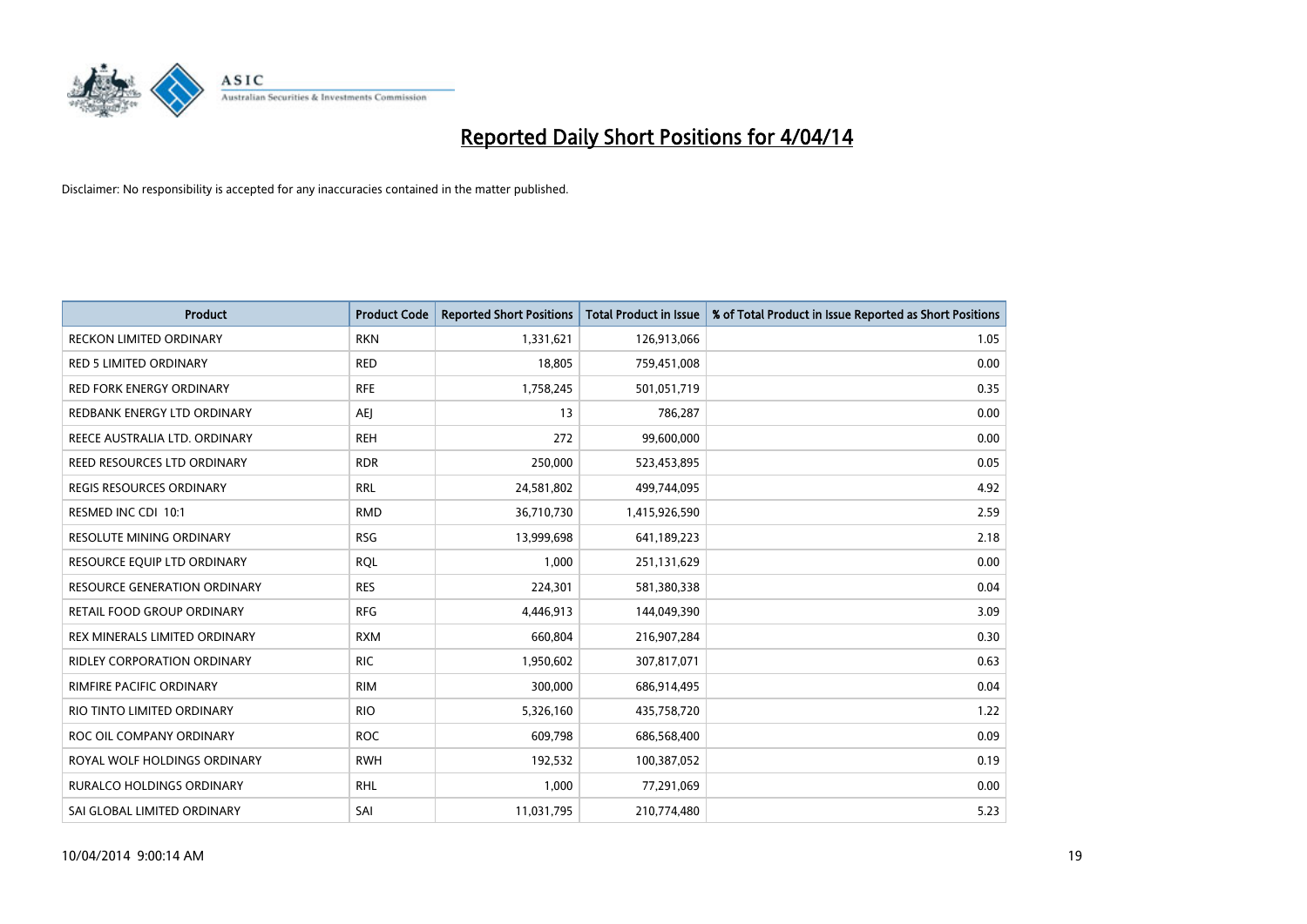

| <b>Product</b>                           | <b>Product Code</b> | <b>Reported Short Positions</b> | <b>Total Product in Issue</b> | % of Total Product in Issue Reported as Short Positions |
|------------------------------------------|---------------------|---------------------------------|-------------------------------|---------------------------------------------------------|
| SALMAT LIMITED ORDINARY                  | <b>SLM</b>          | 788                             | 159,812,799                   | 0.00                                                    |
| SAMSON OIL & GAS LTD ORDINARY            | SSN                 | 11,980,000                      | 2,547,627,193                 | 0.47                                                    |
| SANDFIRE RESOURCES ORDINARY              | <b>SFR</b>          | 904,211                         | 155,640,968                   | 0.58                                                    |
| SANTOS LTD ORDINARY                      | <b>STO</b>          | 6,805,397                       | 975,312,895                   | 0.70                                                    |
| SARACEN MINERAL ORDINARY                 | <b>SAR</b>          | 1,670,431                       | 792,784,738                   | 0.21                                                    |
| SCA PROPERTY GROUP STAPLED SECURITIES    | <b>SCP</b>          | 48,184,498                      | 648,628,320                   | 7.43                                                    |
| SEEK LIMITED ORDINARY                    | <b>SEK</b>          | 5,797,878                       | 340,384,875                   | 1.70                                                    |
| SELECT HARVESTS ORDINARY                 | <b>SHV</b>          | 15,704                          | 57,815,720                    | 0.03                                                    |
| SENEX ENERGY LIMITED ORDINARY            | <b>SXY</b>          | 7,306,918                       | 1,145,058,917                 | 0.64                                                    |
| SERVCORP LIMITED ORDINARY                | SRV                 | 27,374                          | 98,432,275                    | 0.03                                                    |
| SERVICE STREAM ORDINARY                  | <b>SSM</b>          | 30                              | 326,943,570                   | 0.00                                                    |
| SEVEN GROUP HOLDINGS ORDINARY            | <b>SVW</b>          | 111,706                         | 307,356,159                   | 0.04                                                    |
| SEVEN WEST MEDIA LTD ORDINARY            | <b>SWM</b>          | 10,257,118                      | 999,160,872                   | 1.03                                                    |
| SIGMA PHARMACEUTICAL ORDINARY            | <b>SIP</b>          | 9,609,717                       | 1,125,026,719                 | 0.85                                                    |
| SILEX SYSTEMS ORDINARY                   | <b>SLX</b>          | 2,946,330                       | 170,367,734                   | 1.73                                                    |
| SILVER CHEF LIMITED ORDINARY             | SIV                 | 117,294                         | 29,333,629                    | 0.40                                                    |
| SILVER LAKE RESOURCE ORDINARY            | <b>SLR</b>          | 22,466,996                      | 503,233,971                   | 4.46                                                    |
| SIMS METAL MGMT LTD ORDINARY             | <b>SGM</b>          | 14,696,489                      | 204,468,597                   | 7.19                                                    |
| SINGAPORE TELECOMM. CHESS DEPOSITARY INT | SGT                 | 4,823,434                       | 141,656,570                   | 3.41                                                    |
| SINO GAS ENERGY ORDINARY                 | <b>SEH</b>          | 1,285,416                       | 1,530,457,040                 | 0.08                                                    |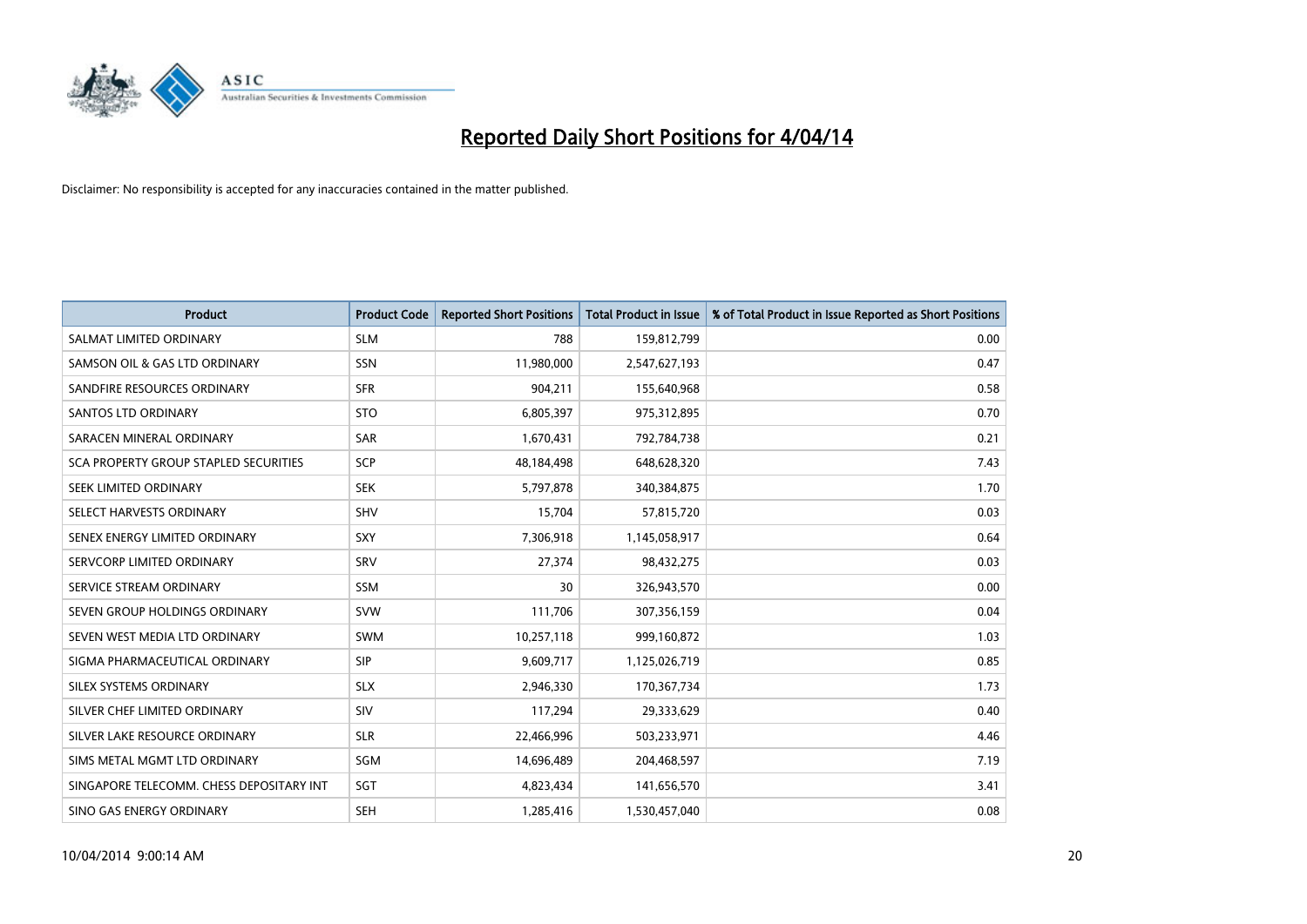

| <b>Product</b>                           | <b>Product Code</b> | <b>Reported Short Positions</b> | <b>Total Product in Issue</b> | % of Total Product in Issue Reported as Short Positions |
|------------------------------------------|---------------------|---------------------------------|-------------------------------|---------------------------------------------------------|
| SIRIUS RESOURCES NL ORDINARY             | <b>SIR</b>          | 11,359,474                      | 261,980,167                   | 4.34                                                    |
| SIRTEX MEDICAL ORDINARY                  | <b>SRX</b>          | 75,464                          | 56,108,439                    | 0.13                                                    |
| SKILLED GROUP LTD ORDINARY               | <b>SKE</b>          | 2,067,799                       | 235,254,496                   | 0.88                                                    |
| <b>SKY NETWORK ORDINARY</b>              | <b>SKT</b>          | 180,065                         | 389,139,785                   | 0.05                                                    |
| SKYCITY ENT GRP LTD ORDINARY             | <b>SKC</b>          | 506,860                         | 580,016,676                   | 0.09                                                    |
| <b>SLATER &amp; GORDON ORDINARY</b>      | SGH                 | 4,449,248                       | 203,821,542                   | 2.18                                                    |
| SMS MANAGEMENT, ORDINARY                 | <b>SMX</b>          | 2,050,310                       | 70,099,763                    | 2.92                                                    |
| SONIC HEALTHCARE ORDINARY                | <b>SHL</b>          | 4,070,333                       | 400,786,556                   | 1.02                                                    |
| SOUL PATTINSON (W.H) ORDINARY            | SOL                 | 7,101                           | 239,395,320                   | 0.00                                                    |
| SOUTH BOULDER MINES ORDINARY             | <b>STB</b>          | 1                               | 128,827,826                   | 0.00                                                    |
| SP AUSNET STAPLED SECURITIES             | <b>SPN</b>          | 78,097,615                      | 3,386,607,080                 | 2.31                                                    |
| SPARK INFRASTRUCTURE STAPLED US PROHIBT. | SKI                 | 45,897,312                      | 1,326,734,264                 | 3.46                                                    |
| SPDR 200 FUND ETF UNITS                  | STW                 | 29,888                          | 45,026,368                    | 0.07                                                    |
| SPDR 200 RESOURCES ETF UNITS             | <b>OZR</b>          | 17,288                          | 1,601,962                     | 1.08                                                    |
| SPDR SMALL ORDS ETF UNITS                | SSO                 | 139,578                         | 801,304                       | 17.42                                                   |
| SPECIALTY FASHION ORDINARY               | SFH                 | 50,001                          | 192,236,121                   | 0.03                                                    |
| ST BARBARA LIMITED ORDINARY              | SBM                 | 30,300,848                      | 488,074,077                   | 6.21                                                    |
| STARPHARMA HOLDINGS ORDINARY             | <b>SPL</b>          | 15,130,919                      | 284,664,680                   | 5.32                                                    |
| STEADFAST GROUP LTD ORDINARY             | <b>SDF</b>          | 1,447,970                       | 500,971,408                   | 0.29                                                    |
| STH CRS ELECT ENGNR ORDINARY             | <b>SXE</b>          | 21,833                          | 161,523,130                   | 0.01                                                    |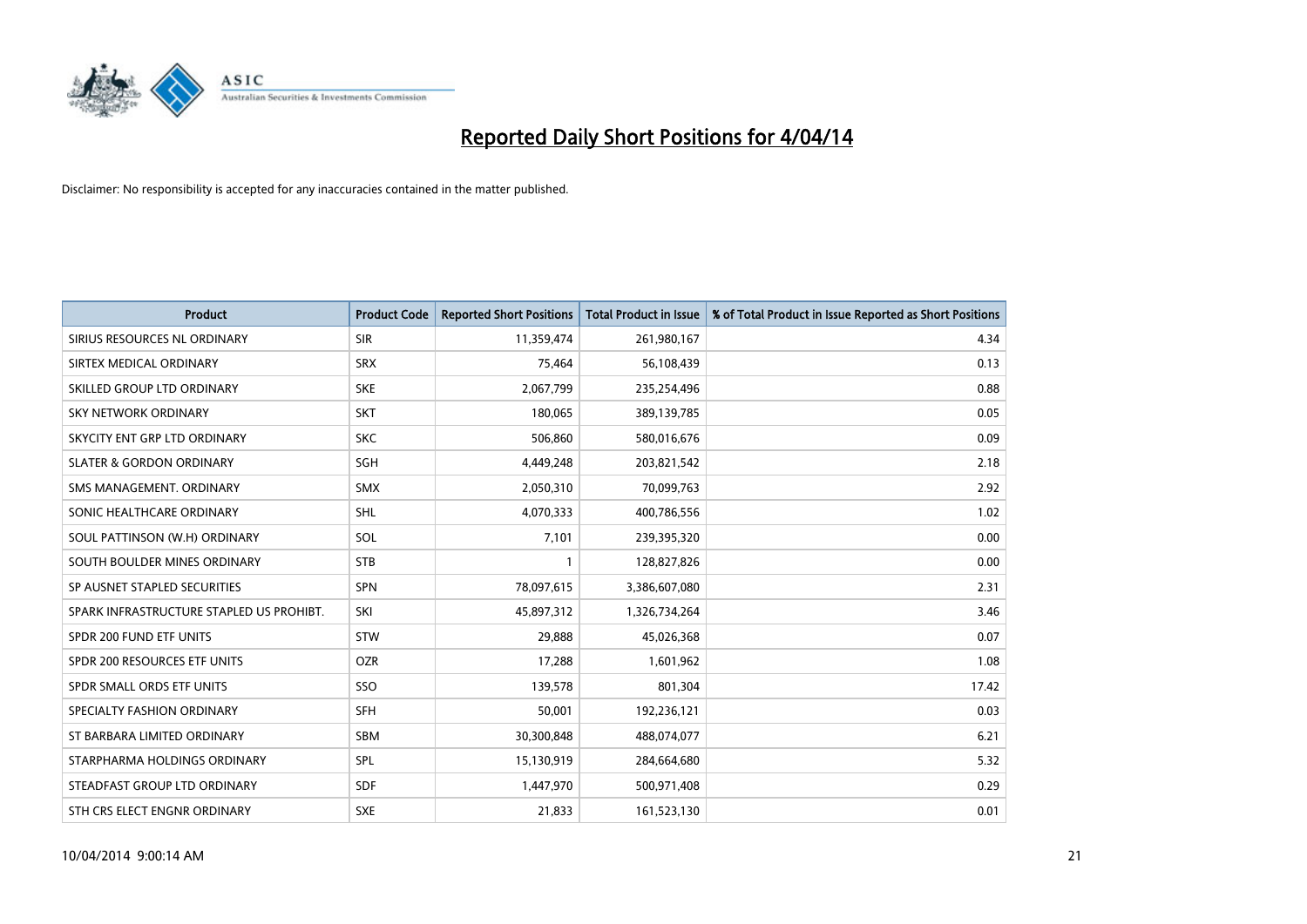

| <b>Product</b>                       | <b>Product Code</b> | <b>Reported Short Positions</b> | <b>Total Product in Issue</b> | % of Total Product in Issue Reported as Short Positions |
|--------------------------------------|---------------------|---------------------------------|-------------------------------|---------------------------------------------------------|
| STHN CROSS MEDIA ORDINARY            | <b>SXL</b>          | 16,764,935                      | 705,246,986                   | 2.38                                                    |
| STOCKLAND UNITS/ORD STAPLED          | SGP                 | 10,385,048                      | 2,326,978,560                 | 0.45                                                    |
| STRAITS RES LTD. ORDINARY            | SRQ                 | 28,747                          | 1,217,730,293                 | 0.00                                                    |
| STW COMMUNICATIONS ORDINARY          | SGN                 | 1,195,317                       | 403,828,512                   | 0.30                                                    |
| <b>SUNCORP GROUP LTD ORDINARY</b>    | <b>SUN</b>          | 9,723,316                       | 1,286,600,980                 | 0.76                                                    |
| SUNDANCE ENERGY ORDINARY             | <b>SEA</b>          | 10,227,109                      | 526,911,724                   | 1.94                                                    |
| SUNDANCE RESOURCES ORDINARY          | SDL                 | 85,566,070                      | 3,079,369,367                 | 2.78                                                    |
| SUNLAND GROUP LTD ORDINARY           | <b>SDG</b>          | 51,539                          | 181,710,087                   | 0.03                                                    |
| SUPER RET REP LTD ORDINARY           | <b>SUL</b>          | 4,137,160                       | 196,731,620                   | 2.10                                                    |
| SYD AIRPORT STAPLED US PROHIBIT.     | SYD                 | 15,655,032                      | 2,216,216,041                 | 0.71                                                    |
| SYRAH RESOURCES ORDINARY             | <b>SYR</b>          | 4,631,927                       | 162,475,614                   | 2.85                                                    |
| <b>TABCORP HOLDINGS LTD ORDINARY</b> | <b>TAH</b>          | 18,408,365                      | 762,954,019                   | 2.41                                                    |
| TANAMI GOLD NL ORDINARY              | <b>TAM</b>          | 1.101                           | 1,175,097,046                 | 0.00                                                    |
| TAP OIL LIMITED ORDINARY             | <b>TAP</b>          | 54.866                          | 242,237,221                   | 0.02                                                    |
| TASSAL GROUP LIMITED ORDINARY        | <b>TGR</b>          | 168,203                         | 146,507,029                   | 0.11                                                    |
| <b>TATTS GROUP LTD ORDINARY</b>      | <b>TTS</b>          | 10,954,068                      | 1,417,117,821                 | 0.77                                                    |
| <b>TECHNOLOGY ONE ORDINARY</b>       | <b>TNE</b>          | 374,794                         | 307,751,455                   | 0.12                                                    |
| TELECOM CORPORATION ORDINARY         | <b>TEL</b>          | 12,768,966                      | 1,824,369,462                 | 0.70                                                    |
| TELSTRA CORPORATION, ORDINARY        | <b>TLS</b>          | 9,433,353                       | 12,443,074,357                | 0.08                                                    |
| TEN NETWORK HOLDINGS ORDINARY        | <b>TEN</b>          | 154,763,239                     | 2,630,984,596                 | 5.88                                                    |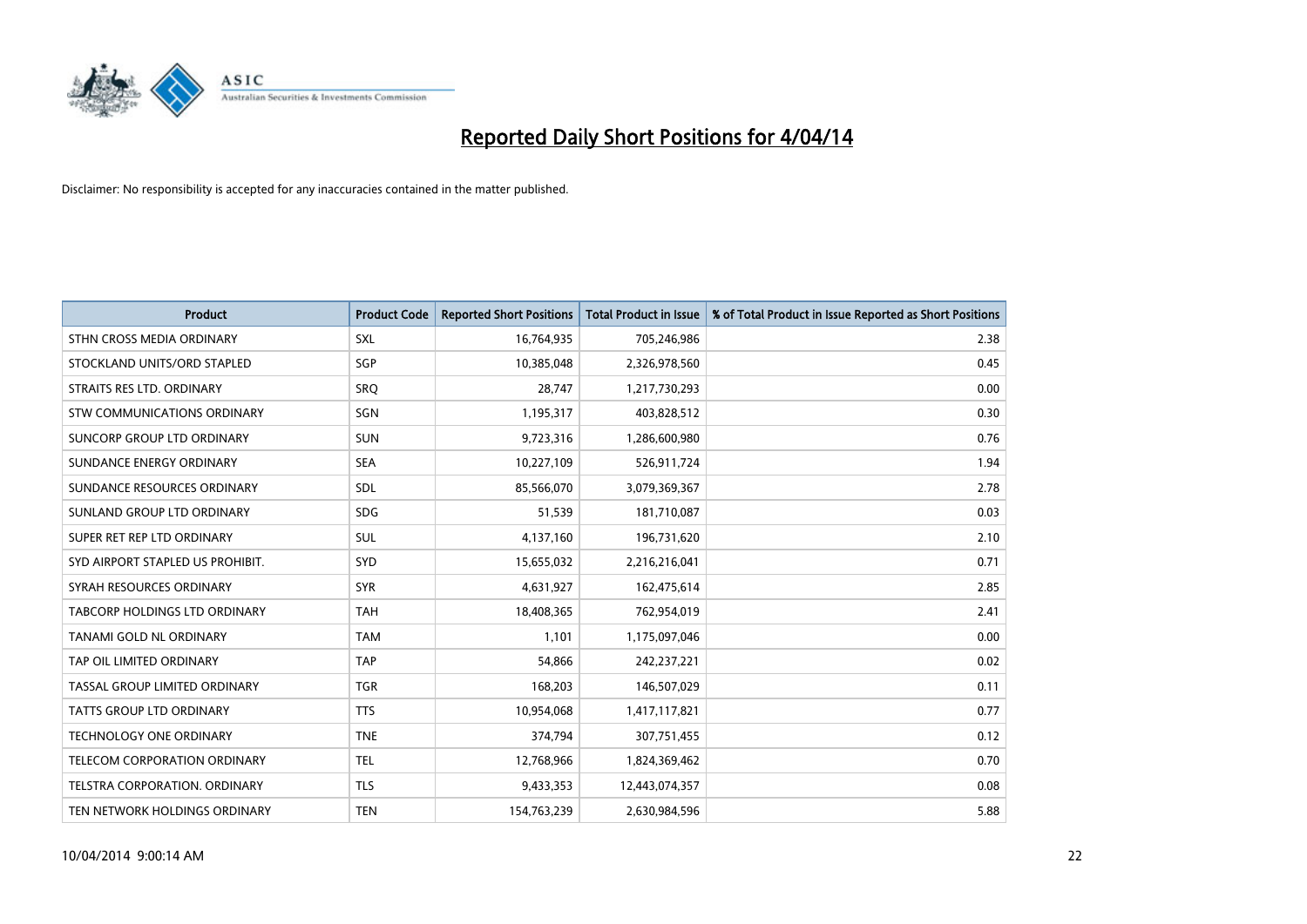

| <b>Product</b>                        | <b>Product Code</b> | <b>Reported Short Positions</b> | <b>Total Product in Issue</b> | % of Total Product in Issue Reported as Short Positions |
|---------------------------------------|---------------------|---------------------------------|-------------------------------|---------------------------------------------------------|
| TERANGA GOLD CORP CDI 1:1             | <b>TGZ</b>          | 207,043                         | 102,477,388                   | 0.20                                                    |
| TFS CORPORATION LTD ORDINARY          | <b>TFC</b>          | 684,221                         | 282,157,408                   | 0.24                                                    |
| THE REJECT SHOP ORDINARY              | <b>TRS</b>          | 2,027,396                       | 28,826,248                    | 7.03                                                    |
| TIGER RESOURCES ORDINARY              | <b>TGS</b>          | 138,161                         | 803,311,695                   | 0.02                                                    |
| TITAN ENERGY SERVICE ORDINARY         | <b>TTN</b>          | 3,255                           | 49,021,963                    | 0.01                                                    |
| TOLL HOLDINGS LTD ORDINARY            | <b>TOL</b>          | 33,114,291                      | 717,133,875                   | 4.62                                                    |
| TOX FREE SOLUTIONS ORDINARY           | <b>TOX</b>          | 2,376,650                       | 133,252,359                   | 1.78                                                    |
| TPG TELECOM LIMITED ORDINARY          | <b>TPM</b>          | 2,834,581                       | 793,808,141                   | 0.36                                                    |
| <b>TRADE ME GROUP ORDINARY</b>        | <b>TME</b>          | 1,859,654                       | 396,548,005                   | 0.47                                                    |
| <b>TRANSFIELD SERVICES ORDINARY</b>   | <b>TSE</b>          | 38,697,575                      | 512,457,716                   | 7.55                                                    |
| TRANSPACIFIC INDUST. ORDINARY         | <b>TPI</b>          | 14,752,249                      | 1,578,786,704                 | 0.93                                                    |
| TRANSURBAN GROUP TRIPLE STAPLED SEC.  | TCL                 | 7,875,294                       | 1,491,855,200                 | 0.53                                                    |
| TREASURY GROUP ORDINARY               | <b>TRG</b>          | 13,091                          | 23,070,755                    | 0.06                                                    |
| TREASURY WINE ESTATE ORDINARY         | <b>TWE</b>          | 56,801,313                      | 647,227,144                   | 8.78                                                    |
| TROY RESOURCES LTD ORDINARY           | <b>TRY</b>          | 3,638,886                       | 195,034,997                   | 1.87                                                    |
| TWENTY-FIRST FOX INC A NON-VOTING CDI | <b>FOXLV</b>        | 360,655                         | 16,386,009                    | 2.20                                                    |
| TWENTY-FIRST FOX INC B VOTING CDI     | <b>FOX</b>          | 1,846,997                       | 166,198,478                   | 1.11                                                    |
| UGL LIMITED ORDINARY                  | <b>UGL</b>          | 23,038,616                      | 166,511,240                   | 13.84                                                   |
| UNILIFE CORPORATION CDI 6:1           | <b>UNS</b>          | 514,385                         | 266,792,322                   | 0.19                                                    |
| <b>UXC LIMITED ORDINARY</b>           | <b>UXC</b>          | 3,256,386                       | 321,271,353                   | 1.01                                                    |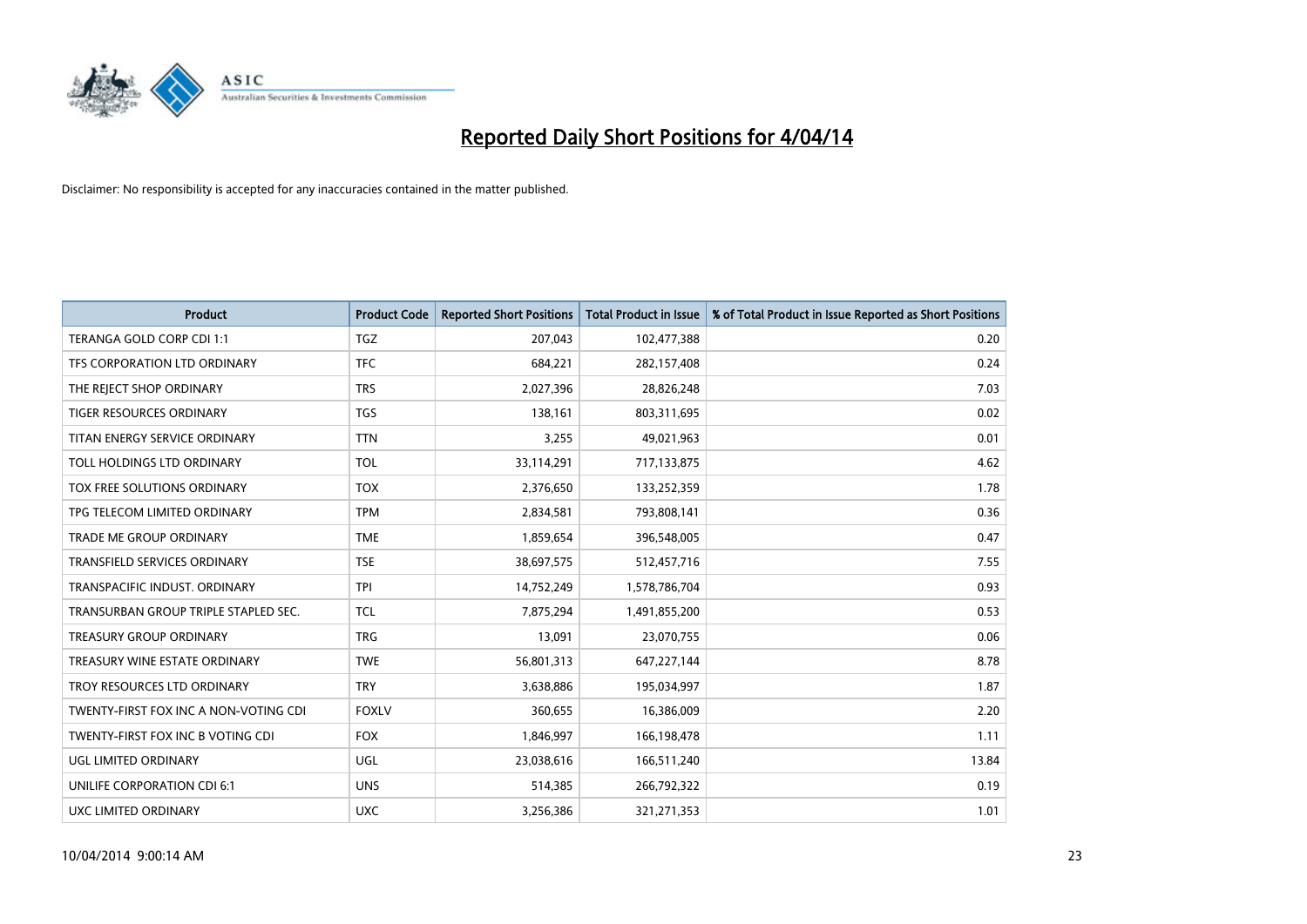

| <b>Product</b>                       | <b>Product Code</b> | <b>Reported Short Positions</b> | <b>Total Product in Issue</b> | % of Total Product in Issue Reported as Short Positions |
|--------------------------------------|---------------------|---------------------------------|-------------------------------|---------------------------------------------------------|
| <b>VEDA GROUP LTD ORDINARY</b>       | <b>VED</b>          | 6,638,369                       | 842,055,406                   | 0.79                                                    |
| VILLAGE ROADSHOW LTD ORDINARY        | <b>VRL</b>          | 1,396,320                       | 159,498,988                   | 0.88                                                    |
| <b>VIRGIN AUS HLDG LTD ORDINARY</b>  | <b>VAH</b>          | 59,587,026                      | 3,514,825,734                 | 1.70                                                    |
| <b>VIRTUS HEALTH LTD ORDINARY</b>    | <b>VRT</b>          | 3,289,744                       | 79,722,678                    | 4.13                                                    |
| <b>VISION EYE INSTITUTE ORDINARY</b> | <b>VEI</b>          | 199,814                         | 160,759,740                   | 0.12                                                    |
| <b>VOCATION LTD ORDINARY</b>         | <b>VET</b>          | 11,100,839                      | 200,000,000                   | 5.55                                                    |
| <b>VOCUS COMMS LTD ORDINARY</b>      | <b>VOC</b>          | 468,929                         | 92,804,500                    | 0.51                                                    |
| WATPAC LIMITED ORDINARY              | <b>WTP</b>          | 4,422                           | 186,489,922                   | 0.00                                                    |
| WEBJET LIMITED ORDINARY              | <b>WEB</b>          | 2,291,874                       | 79,397,959                    | 2.89                                                    |
| WESFARMERS LIMITED ORDINARY          | <b>WES</b>          | 5,449,360                       | 1,143,274,951                 | 0.48                                                    |
| WESTERN AREAS LTD ORDINARY           | <b>WSA</b>          | 20,373,948                      | 232,310,014                   | 8.77                                                    |
| WESTERN DESERT RES. ORDINARY         | <b>WDR</b>          | 7,502,854                       | 500,040,257                   | 1.50                                                    |
| WESTFIELD GROUP ORD/UNIT STAPLED SEC | <b>WDC</b>          | 4,697,875                       | 2,113,501,814                 | 0.22                                                    |
| WESTFIELD RETAIL TST UNIT STAPLED    | <b>WRT</b>          | 17,882,443                      | 2,979,214,029                 | 0.60                                                    |
| <b>WESTPAC BANKING CORP ORDINARY</b> | <b>WBC</b>          | 21,793,392                      | 3,109,048,309                 | 0.70                                                    |
| <b>WESTSIDE CORPORATION ORDINARY</b> | <b>WCL</b>          | 100,000                         | 443,925,821                   | 0.02                                                    |
| WHITE ENERGY COMPANY ORDINARY        | <b>WEC</b>          | 1,649,423                       | 322,974,494                   | 0.51                                                    |
| WHITEHAVEN COAL ORDINARY             | <b>WHC</b>          | 67,039,123                      | 1,025,692,710                 | 6.54                                                    |
| WIDE BAY AUST LTD ORDINARY           | <b>WBB</b>          | 451                             | 36,238,600                    | 0.00                                                    |
| WINDIMURRA VANADIUM ORDINARY         | <b>WVL</b>          | 20,461                          | 19,284,366                    | 0.11                                                    |